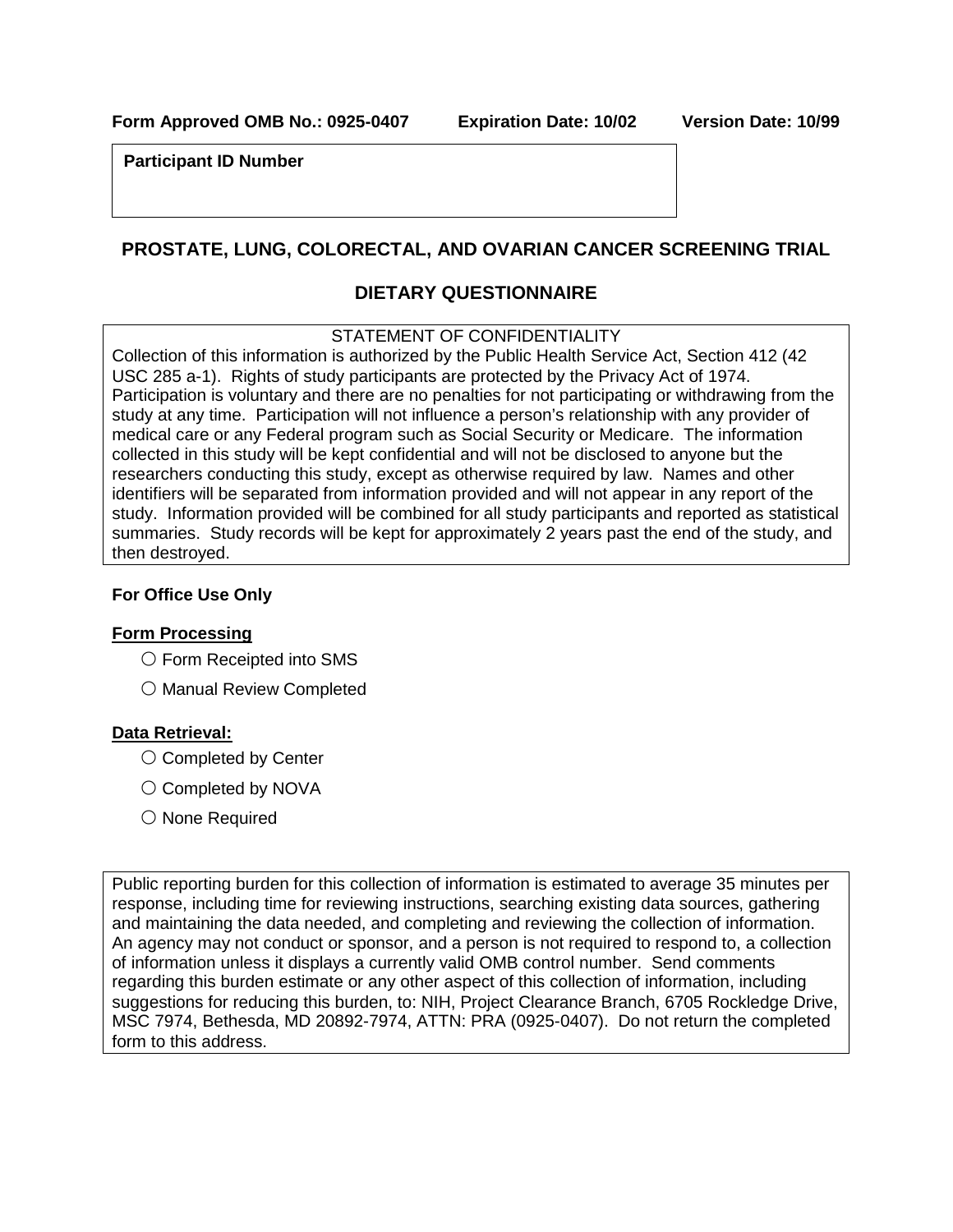#### **Version 5**

**This form asks about your food intake.**

**It takes about 35 minutes to complete. Please follow these instructions:**

- **Answer each question as best you can estimate if you aren't sure.**
- **Use only a No. 2 pecil.**
- **Be certain to completely blacken in each of your answers, and erase completely if you make any changes.**

**CORRECT MARK INCORRECT MARKS**  $\bullet$   $\bullet$   $\bullet$   $\bullet$   $\bullet$   $\bullet$   $\bullet$ 

- **1. SEX**
	- a. 〇 Male
	- b. 〇 Female
- **2. What is your date of birth? Mo.-Day-Yr.**
- **3. What is the date you are completing this questionnaire? Mo.-Day-Yr.**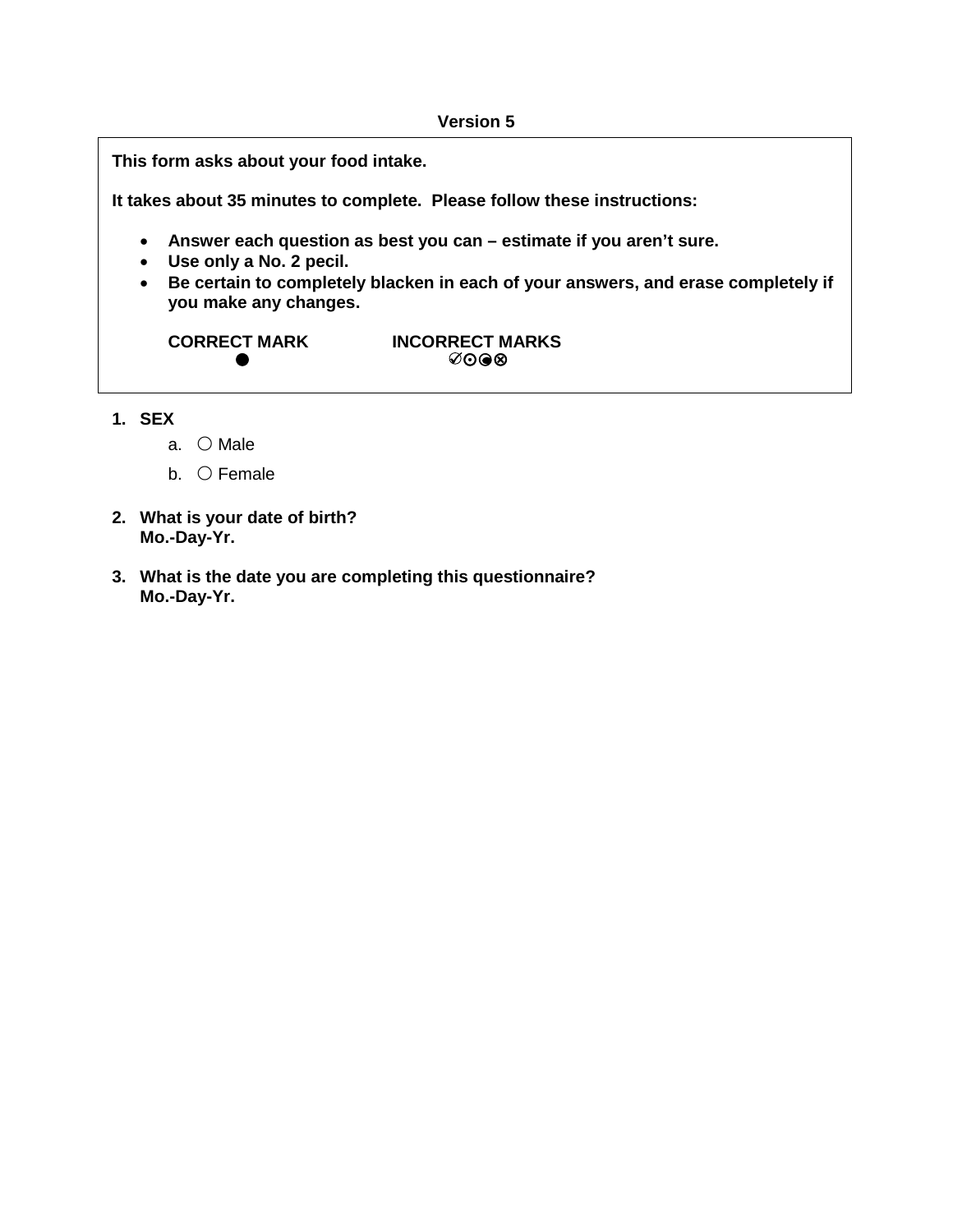- **4. This section is about your usual eating habits over the past year.**
	- Mark the column below to show how often, on the average, you ate the food during the past year.
	- Please BE CAREFUL which column you put your answer in.
	- Please DO NOT SKIP any foods. If you never eat a food, mark "Never."

EXAMPLE: This person ate rice about twice per month and never ate winter squash.

|                             |              |                                                                         |                                    |                                                       | <b>SERVINGS</b>                          |                                                |                                                      |                                                  |                                         |                                                  |
|-----------------------------|--------------|-------------------------------------------------------------------------|------------------------------------|-------------------------------------------------------|------------------------------------------|------------------------------------------------|------------------------------------------------------|--------------------------------------------------|-----------------------------------------|--------------------------------------------------|
| <b>TYPE OF FOOD</b>         | <b>NEVER</b> | <b>LESS</b><br><b>THAN</b><br><b>ONCE</b><br><b>PER</b><br><b>MONTH</b> | TIME<br><b>PER</b><br><b>MONTH</b> | $2 - 3$<br><b>TIMES</b><br><b>PER</b><br><b>MONTH</b> | <b>TIME</b><br><b>PER</b><br><b>WEEK</b> | 2<br><b>TIMES</b><br><b>PER</b><br><b>WEEK</b> | $3 - 4$<br><b>TIMES</b><br><b>PER</b><br><b>WEEK</b> | 5-6<br><b>TIMES</b><br><b>PER</b><br><b>WEEK</b> | <b>TIME</b><br><b>PER</b><br><b>DAY</b> | $2+$<br><b>TIMES</b><br><b>PER</b><br><b>DAY</b> |
| Rice                        |              |                                                                         |                                    |                                                       |                                          |                                                |                                                      |                                                  |                                         |                                                  |
| Winter squash, baked squash |              |                                                                         |                                    |                                                       |                                          |                                                |                                                      |                                                  |                                         |                                                  |

|                                                | <b>SERVINGS</b><br><b>LESS</b><br><b>THAN</b><br>1<br>$2 - 3$<br>$\mathbf{2}$<br>$3 - 4$<br>5-6<br>1<br>1<br><b>NEVER</b><br><b>TIME</b><br><b>TIME</b><br><b>TIMES</b><br><b>TIMES</b><br><b>TIME</b><br><b>ONCE</b><br><b>TIMES</b><br><b>TIMES</b><br><b>PER</b><br><b>PER</b><br><b>PER</b><br><b>PER</b><br><b>PER</b><br><b>PER</b><br><b>PER</b><br><b>PER</b><br><b>MONTH</b><br><b>MONTH</b><br><b>MONTH</b><br><b>WEEK</b><br><b>WEEK</b><br><b>WEEK</b><br><b>WEEK</b><br><b>DAY</b><br>$\bigcirc$<br>$\bigcirc$<br>$\bigcirc$<br>$\bigcirc$<br>$\bigcirc$<br>$\bigcirc$<br>$\bigcirc$<br>$\bigcirc$<br>$\bigcirc$<br>$\bigcirc$<br>$\bigcirc$<br>$\bigcirc$<br>$\bigcirc$<br>$\bigcirc$<br>$\bigcirc$<br>$\bigcirc$<br>$\bigcirc$<br>$\bigcirc$<br>$\bigcirc$<br>$\bigcirc$<br>$\bigcirc$<br>$\bigcirc$<br>$\bigcirc$<br>$\bigcirc$<br>$\bigcirc$<br>$\bigcirc$<br>$\bigcirc$<br>$\bigcirc$<br>$\bigcirc$<br>$\bigcirc$<br>$\bigcirc$<br>$\bigcirc$<br>$\bigcirc$<br>$\bigcirc$<br>$\bigcirc$<br>$\bigcirc$<br>$\bigcirc$<br>$\bigcirc$<br>$\bigcirc$<br>$\bigcirc$<br>$\bigcirc$<br>$\bigcirc$<br>$\bigcirc$<br>$\bigcirc$<br>$\bigcirc$<br>$\bigcirc$<br>$\bigcirc$<br>$\bigcirc$<br>$\bigcirc$<br>$\bigcirc$<br>$\bigcirc$<br>$\bigcirc$<br>$\bigcirc$<br>$\bigcirc$<br>$\bigcirc$<br>$\bigcirc$<br>$\bigcirc$<br>$\bigcirc$<br>$\bigcirc$<br>$\bigcirc$<br>$\bigcirc$<br>$\bigcirc$<br>$\bigcirc$<br>$\bigcirc$<br>$\bigcirc$<br>$\bigcirc$<br>$\bigcirc$<br>$\bigcirc$<br>$\bigcirc$<br>$\bigcirc$<br>$\bigcirc$<br>$\bigcirc$<br>$\bigcirc$<br>$\bigcirc$<br>$\bigcirc$<br>$\bigcirc$<br>$\bigcirc$<br>$\bigcirc$<br>$\bigcirc$<br>$\bigcirc$<br>$\bigcirc$<br>$\bigcirc$<br>$\bigcirc$<br>$\bigcirc$<br>$\bigcirc$<br>$\bigcirc$<br>$\bigcirc$<br>$\bigcirc$<br>$\bigcirc$<br>$\bigcirc$ |            |            |            |            |            |            |            |            |                                                  |  |  |
|------------------------------------------------|-------------------------------------------------------------------------------------------------------------------------------------------------------------------------------------------------------------------------------------------------------------------------------------------------------------------------------------------------------------------------------------------------------------------------------------------------------------------------------------------------------------------------------------------------------------------------------------------------------------------------------------------------------------------------------------------------------------------------------------------------------------------------------------------------------------------------------------------------------------------------------------------------------------------------------------------------------------------------------------------------------------------------------------------------------------------------------------------------------------------------------------------------------------------------------------------------------------------------------------------------------------------------------------------------------------------------------------------------------------------------------------------------------------------------------------------------------------------------------------------------------------------------------------------------------------------------------------------------------------------------------------------------------------------------------------------------------------------------------------------------------------------------------------------------------------|------------|------------|------------|------------|------------|------------|------------|------------|--------------------------------------------------|--|--|
| <b>TYPE OF FOOD</b>                            |                                                                                                                                                                                                                                                                                                                                                                                                                                                                                                                                                                                                                                                                                                                                                                                                                                                                                                                                                                                                                                                                                                                                                                                                                                                                                                                                                                                                                                                                                                                                                                                                                                                                                                                                                                                                             |            |            |            |            |            |            |            |            | $2+$<br><b>TIMES</b><br><b>PER</b><br><b>DAY</b> |  |  |
| FRUITS (do not count fruit juices)             |                                                                                                                                                                                                                                                                                                                                                                                                                                                                                                                                                                                                                                                                                                                                                                                                                                                                                                                                                                                                                                                                                                                                                                                                                                                                                                                                                                                                                                                                                                                                                                                                                                                                                                                                                                                                             |            |            |            |            |            |            |            |            |                                                  |  |  |
| Fresh apples (in season)                       |                                                                                                                                                                                                                                                                                                                                                                                                                                                                                                                                                                                                                                                                                                                                                                                                                                                                                                                                                                                                                                                                                                                                                                                                                                                                                                                                                                                                                                                                                                                                                                                                                                                                                                                                                                                                             |            |            |            |            |            |            |            |            | $\bigcirc$                                       |  |  |
| Fresh apples (rest of year)                    |                                                                                                                                                                                                                                                                                                                                                                                                                                                                                                                                                                                                                                                                                                                                                                                                                                                                                                                                                                                                                                                                                                                                                                                                                                                                                                                                                                                                                                                                                                                                                                                                                                                                                                                                                                                                             |            |            |            |            |            |            |            |            | $\bigcirc$                                       |  |  |
| Applesauce                                     |                                                                                                                                                                                                                                                                                                                                                                                                                                                                                                                                                                                                                                                                                                                                                                                                                                                                                                                                                                                                                                                                                                                                                                                                                                                                                                                                                                                                                                                                                                                                                                                                                                                                                                                                                                                                             |            |            |            |            |            |            |            |            | $\bigcirc$                                       |  |  |
| Fresh pears (in season)                        |                                                                                                                                                                                                                                                                                                                                                                                                                                                                                                                                                                                                                                                                                                                                                                                                                                                                                                                                                                                                                                                                                                                                                                                                                                                                                                                                                                                                                                                                                                                                                                                                                                                                                                                                                                                                             |            |            |            |            |            |            |            |            | $\bigcirc$                                       |  |  |
| Fresh pears (rest of year)                     |                                                                                                                                                                                                                                                                                                                                                                                                                                                                                                                                                                                                                                                                                                                                                                                                                                                                                                                                                                                                                                                                                                                                                                                                                                                                                                                                                                                                                                                                                                                                                                                                                                                                                                                                                                                                             |            |            |            |            |            |            |            |            | $\bigcirc$                                       |  |  |
| <b>Bananas</b>                                 |                                                                                                                                                                                                                                                                                                                                                                                                                                                                                                                                                                                                                                                                                                                                                                                                                                                                                                                                                                                                                                                                                                                                                                                                                                                                                                                                                                                                                                                                                                                                                                                                                                                                                                                                                                                                             |            |            |            |            |            |            |            |            | $\bigcirc$                                       |  |  |
| Fresh peaches or nectarines<br>(in season)     |                                                                                                                                                                                                                                                                                                                                                                                                                                                                                                                                                                                                                                                                                                                                                                                                                                                                                                                                                                                                                                                                                                                                                                                                                                                                                                                                                                                                                                                                                                                                                                                                                                                                                                                                                                                                             |            |            |            |            |            |            |            |            | $\bigcirc$                                       |  |  |
| Canned peaches                                 |                                                                                                                                                                                                                                                                                                                                                                                                                                                                                                                                                                                                                                                                                                                                                                                                                                                                                                                                                                                                                                                                                                                                                                                                                                                                                                                                                                                                                                                                                                                                                                                                                                                                                                                                                                                                             |            |            |            |            |            |            |            |            | $\bigcirc$                                       |  |  |
| Fresh plums (in season)                        |                                                                                                                                                                                                                                                                                                                                                                                                                                                                                                                                                                                                                                                                                                                                                                                                                                                                                                                                                                                                                                                                                                                                                                                                                                                                                                                                                                                                                                                                                                                                                                                                                                                                                                                                                                                                             |            |            |            |            |            |            |            |            | $\bigcirc$                                       |  |  |
| Cantaloupe (in season)                         |                                                                                                                                                                                                                                                                                                                                                                                                                                                                                                                                                                                                                                                                                                                                                                                                                                                                                                                                                                                                                                                                                                                                                                                                                                                                                                                                                                                                                                                                                                                                                                                                                                                                                                                                                                                                             |            |            |            |            |            |            |            |            | $\bigcirc$                                       |  |  |
| Watermelon (in season)                         | $\bigcirc$                                                                                                                                                                                                                                                                                                                                                                                                                                                                                                                                                                                                                                                                                                                                                                                                                                                                                                                                                                                                                                                                                                                                                                                                                                                                                                                                                                                                                                                                                                                                                                                                                                                                                                                                                                                                  | $\bigcirc$ | $\bigcirc$ | $\bigcirc$ | $\bigcirc$ | $\bigcirc$ | $\bigcirc$ | $\bigcirc$ | $\bigcirc$ | $\bigcirc$                                       |  |  |
| Fresh strawberries (in season)                 | $\bigcirc$                                                                                                                                                                                                                                                                                                                                                                                                                                                                                                                                                                                                                                                                                                                                                                                                                                                                                                                                                                                                                                                                                                                                                                                                                                                                                                                                                                                                                                                                                                                                                                                                                                                                                                                                                                                                  | $\bigcirc$ | $\bigcirc$ | $\bigcirc$ | $\bigcirc$ | $\bigcirc$ | $\bigcirc$ | $\bigcirc$ | $\bigcirc$ | $\bigcirc$                                       |  |  |
| Fresh or frozen strawberries<br>(rest of year) | $\bigcirc$                                                                                                                                                                                                                                                                                                                                                                                                                                                                                                                                                                                                                                                                                                                                                                                                                                                                                                                                                                                                                                                                                                                                                                                                                                                                                                                                                                                                                                                                                                                                                                                                                                                                                                                                                                                                  | $\bigcirc$ | $\bigcirc$ | $\bigcirc$ | $\bigcirc$ | $\bigcirc$ | $\bigcirc$ | $\bigcirc$ | $\bigcirc$ | $\bigcirc$                                       |  |  |
| Fresh oranges (in season)                      | $\bigcirc$                                                                                                                                                                                                                                                                                                                                                                                                                                                                                                                                                                                                                                                                                                                                                                                                                                                                                                                                                                                                                                                                                                                                                                                                                                                                                                                                                                                                                                                                                                                                                                                                                                                                                                                                                                                                  | $\bigcirc$ | $\bigcirc$ | $\bigcirc$ | $\bigcirc$ | $\bigcirc$ | $\bigcirc$ | $\bigcirc$ | $\bigcirc$ | $\bigcirc$                                       |  |  |
| Fresh oranges (rest of year)                   | $\bigcirc$                                                                                                                                                                                                                                                                                                                                                                                                                                                                                                                                                                                                                                                                                                                                                                                                                                                                                                                                                                                                                                                                                                                                                                                                                                                                                                                                                                                                                                                                                                                                                                                                                                                                                                                                                                                                  | $\bigcirc$ | $\bigcirc$ | $\bigcirc$ | $\bigcirc$ | $\bigcirc$ | $\bigcirc$ | $\bigcirc$ | $\bigcirc$ | $\bigcirc$                                       |  |  |
| Fresh grapefruit (in season)                   | $\bigcirc$                                                                                                                                                                                                                                                                                                                                                                                                                                                                                                                                                                                                                                                                                                                                                                                                                                                                                                                                                                                                                                                                                                                                                                                                                                                                                                                                                                                                                                                                                                                                                                                                                                                                                                                                                                                                  | $\bigcirc$ | $\bigcirc$ | $\bigcirc$ | $\bigcirc$ | $\bigcirc$ | $\bigcirc$ | $\bigcirc$ | $\bigcirc$ | $\bigcirc$                                       |  |  |
| Fresh grapefruit (rest of year)                | $\bigcirc$                                                                                                                                                                                                                                                                                                                                                                                                                                                                                                                                                                                                                                                                                                                                                                                                                                                                                                                                                                                                                                                                                                                                                                                                                                                                                                                                                                                                                                                                                                                                                                                                                                                                                                                                                                                                  | $\bigcirc$ | $\bigcirc$ | $\bigcirc$ | $\bigcirc$ | $\bigcirc$ | $\bigcirc$ | $\bigcirc$ | $\bigcirc$ | $\bigcirc$                                       |  |  |
| Grapes                                         | O                                                                                                                                                                                                                                                                                                                                                                                                                                                                                                                                                                                                                                                                                                                                                                                                                                                                                                                                                                                                                                                                                                                                                                                                                                                                                                                                                                                                                                                                                                                                                                                                                                                                                                                                                                                                           | $\bigcirc$ | $\bigcirc$ | O          | O          | $\bigcirc$ | О          | $\bigcirc$ | O          | $\bigcirc$                                       |  |  |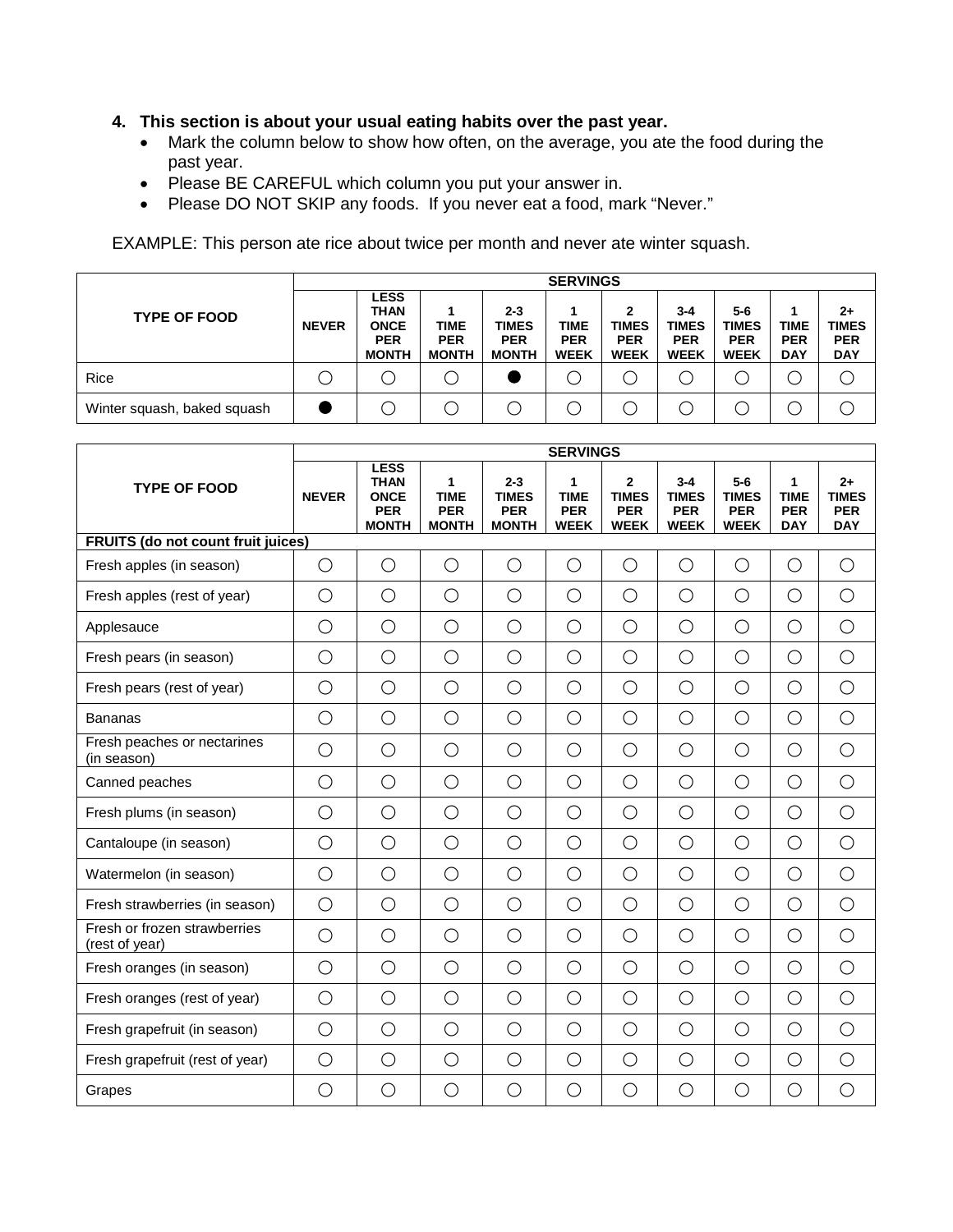|                                          |              |                                                                         |                                                |                                                       | <b>SERVINGS</b>                          |                                                |                                                      |                                                  |                                              |                                                  |
|------------------------------------------|--------------|-------------------------------------------------------------------------|------------------------------------------------|-------------------------------------------------------|------------------------------------------|------------------------------------------------|------------------------------------------------------|--------------------------------------------------|----------------------------------------------|--------------------------------------------------|
| <b>TYPE OF FOOD</b>                      | <b>NEVER</b> | <b>LESS</b><br><b>THAN</b><br><b>ONCE</b><br><b>PER</b><br><b>MONTH</b> | 1<br><b>TIME</b><br><b>PER</b><br><b>MONTH</b> | $2 - 3$<br><b>TIMES</b><br><b>PER</b><br><b>MONTH</b> | <b>TIME</b><br><b>PER</b><br><b>WEEK</b> | 2<br><b>TIMES</b><br><b>PER</b><br><b>WEEK</b> | $3 - 4$<br><b>TIMES</b><br><b>PER</b><br><b>WEEK</b> | 5-6<br><b>TIMES</b><br><b>PER</b><br><b>WEEK</b> | 1<br><b>TIME</b><br><b>PER</b><br><b>DAY</b> | $2+$<br><b>TIMES</b><br><b>PER</b><br><b>DAY</b> |
| Apricots, fresh, dried, or canned        | ∩            |                                                                         |                                                |                                                       | С.                                       |                                                |                                                      | .)                                               |                                              | ◯                                                |
| Raisins                                  |              |                                                                         |                                                | $\left( \begin{array}{c} \cdot \end{array} \right)$   | ◯                                        | ∩                                              | - 1                                                  | Ο                                                |                                              |                                                  |
| Prunes                                   |              |                                                                         |                                                |                                                       | ◯                                        | ∩                                              |                                                      | ⋂                                                |                                              |                                                  |
| Canned pineapple                         |              |                                                                         |                                                |                                                       | ◯                                        | ◯                                              | - 1                                                  | ∩                                                |                                              |                                                  |
| Canned fruit cocktail or<br>mixed fruits |              |                                                                         |                                                |                                                       | ◯                                        | $\bigcirc$                                     |                                                      | ∩                                                |                                              |                                                  |

|                                                               |              |                                                                         |                                                           |                                                       | <b>SERVINGS</b>                               |                                                             |                                                      |                                                    |                                              |                                                  |
|---------------------------------------------------------------|--------------|-------------------------------------------------------------------------|-----------------------------------------------------------|-------------------------------------------------------|-----------------------------------------------|-------------------------------------------------------------|------------------------------------------------------|----------------------------------------------------|----------------------------------------------|--------------------------------------------------|
| <b>TYPE OF FOOD</b>                                           | <b>NEVER</b> | <b>LESS</b><br><b>THAN</b><br><b>ONCE</b><br><b>PER</b><br><b>MONTH</b> | $\mathbf{1}$<br><b>TIME</b><br><b>PER</b><br><b>MONTH</b> | $2 - 3$<br><b>TIMES</b><br><b>PER</b><br><b>MONTH</b> | 1<br><b>TIME</b><br><b>PER</b><br><b>WEEK</b> | $\overline{2}$<br><b>TIMES</b><br><b>PER</b><br><b>WEEK</b> | $3 - 4$<br><b>TIMES</b><br><b>PER</b><br><b>WEEK</b> | $5-6$<br><b>TIMES</b><br><b>PER</b><br><b>WEEK</b> | 1<br><b>TIME</b><br><b>PER</b><br><b>DAY</b> | $2+$<br><b>TIMES</b><br><b>PER</b><br><b>DAY</b> |
| <b>VEGETABLES</b>                                             |              |                                                                         |                                                           |                                                       |                                               |                                                             |                                                      |                                                    |                                              |                                                  |
| String beans, green beans                                     | $\bigcirc$   | $\bigcirc$                                                              | $\bigcirc$                                                | $\bigcirc$                                            | $\bigcirc$                                    | $\bigcirc$                                                  | $\bigcirc$                                           | $\bigcirc$                                         | $\bigcirc$                                   | $\bigcirc$                                       |
| Peas                                                          | $\bigcirc$   | $\bigcirc$                                                              | $\bigcirc$                                                | $\bigcirc$                                            | $\bigcirc$                                    | $\bigcirc$                                                  | $\bigcirc$                                           | $\bigcirc$                                         | $\bigcirc$                                   | $\bigcirc$                                       |
| Sweet corn (in season)                                        | $\bigcirc$   | $\bigcirc$                                                              | $\bigcirc$                                                | $\bigcirc$                                            | $\bigcirc$                                    | $\bigcirc$                                                  | $\bigcirc$                                           | $\bigcirc$                                         | $\bigcirc$                                   | $\bigcirc$                                       |
| Sweet corn (rest of year)                                     | $\bigcirc$   | $\bigcirc$                                                              | $\bigcirc$                                                | $\bigcirc$                                            | $\bigcirc$                                    | $\bigcirc$                                                  | $\bigcirc$                                           | $\bigcirc$                                         | $\bigcirc$                                   | $\bigcirc$                                       |
| Summer squash, like zucchini<br>or yellow crookneck           | $\bigcirc$   | $\bigcirc$                                                              | $\bigcirc$                                                | $\bigcirc$                                            | $\bigcirc$                                    | $\bigcirc$                                                  | $\bigcirc$                                           | $\bigcirc$                                         | $\bigcirc$                                   | $\bigcirc$                                       |
| Winter squash, like acorn,<br>butternut                       | $\bigcirc$   | $\bigcirc$                                                              | $\bigcirc$                                                | O                                                     | $\bigcirc$                                    | $\bigcirc$                                                  | $\bigcirc$                                           | $\bigcirc$                                         | $\bigcirc$                                   | $\bigcirc$                                       |
| <b>Broccoli</b>                                               | $\bigcirc$   | $\bigcirc$                                                              | $\bigcirc$                                                | $\bigcirc$                                            | $\bigcirc$                                    | $\bigcirc$                                                  | $\bigcirc$                                           | $\bigcirc$                                         | $\bigcirc$                                   | $\bigcirc$                                       |
| Cauliflower                                                   | $\bigcirc$   | $\bigcirc$                                                              | $\bigcirc$                                                | $\bigcirc$                                            | $\bigcirc$                                    | $\bigcirc$                                                  | $\bigcirc$                                           | $\bigcirc$                                         | $\bigcirc$                                   | $\bigcirc$                                       |
| <b>Brussel sprouts</b>                                        | $\bigcirc$   | $\bigcirc$                                                              | $\bigcirc$                                                | $\bigcirc$                                            | $\bigcirc$                                    | $\bigcirc$                                                  | $\bigcirc$                                           | $\bigcirc$                                         | $\bigcirc$                                   | $\bigcirc$                                       |
| Spinach (raw)                                                 | $\bigcirc$   | $\bigcirc$                                                              | $\bigcirc$                                                | $\bigcirc$                                            | $\bigcirc$                                    | $\bigcirc$                                                  | $\bigcirc$                                           | $\bigcirc$                                         | $\bigcirc$                                   | $\bigcirc$                                       |
| Spinach (cooked)                                              | $\bigcirc$   | $\bigcirc$                                                              | $\bigcirc$                                                | $\bigcirc$                                            | $\bigcirc$                                    | $\bigcirc$                                                  | $\bigcirc$                                           | $\bigcirc$                                         | $\bigcirc$                                   | $\bigcirc$                                       |
| Mustard greens, turnip greens,<br>collards, kale, swiss chard | $\bigcirc$   | $\bigcirc$                                                              | $\bigcirc$                                                | $\bigcirc$                                            | $\bigcirc$                                    | $\bigcirc$                                                  | $\bigcirc$                                           | $\bigcirc$                                         | $\bigcirc$                                   | $\bigcirc$                                       |
| Mixed vegetables, cooked                                      | $\bigcirc$   | $\bigcirc$                                                              | $\bigcirc$                                                | $\bigcirc$                                            | $\bigcirc$                                    | $\bigcirc$                                                  | $\bigcirc$                                           | $\bigcirc$                                         | $\bigcirc$                                   | $\bigcirc$                                       |
| Cole slaw, cabbage, sauerkraut                                | $\bigcirc$   | $\bigcirc$                                                              | $\bigcirc$                                                | $\bigcirc$                                            | $\bigcirc$                                    | $\bigcirc$                                                  | $\bigcirc$                                           | $\bigcirc$                                         | $\bigcirc$                                   | $\bigcirc$                                       |
| Carrots, cooked                                               | $\bigcirc$   | $\bigcirc$                                                              | $\bigcirc$                                                | $\bigcirc$                                            | $\bigcirc$                                    | $\bigcirc$                                                  | $\bigcirc$                                           | $\bigcirc$                                         | $\bigcirc$                                   | $\bigcirc$                                       |
| Carrots, raw                                                  | $\bigcirc$   | $\bigcirc$                                                              | $\bigcirc$                                                | $\bigcirc$                                            | $\bigcirc$                                    | $\bigcirc$                                                  | $\bigcirc$                                           | $\bigcirc$                                         | $\bigcirc$                                   | $\bigcirc$                                       |
| Head lettuce, like iceberg<br>(as part of a salad)            | $\bigcirc$   | $\bigcirc$                                                              | $\bigcirc$                                                | $\bigcirc$                                            | $\bigcirc$                                    | $\bigcirc$                                                  | $\bigcirc$                                           | $\bigcirc$                                         | $\bigcirc$                                   | $\bigcirc$                                       |
| Leaf lettuce, like romaine<br>(as part of a salad)            | О            | $\bigcirc$                                                              | $\bigcirc$                                                | O                                                     | $\bigcirc$                                    | $\bigcirc$                                                  | $\bigcirc$                                           | О                                                  | $\bigcirc$                                   | $\bigcirc$                                       |
| Green pepper                                                  | $\bigcirc$   | $\bigcirc$                                                              | $\bigcirc$                                                | О                                                     | $\bigcirc$                                    | $\bigcirc$                                                  | $\bigcirc$                                           | $\bigcirc$                                         | $\bigcirc$                                   | $\bigcirc$                                       |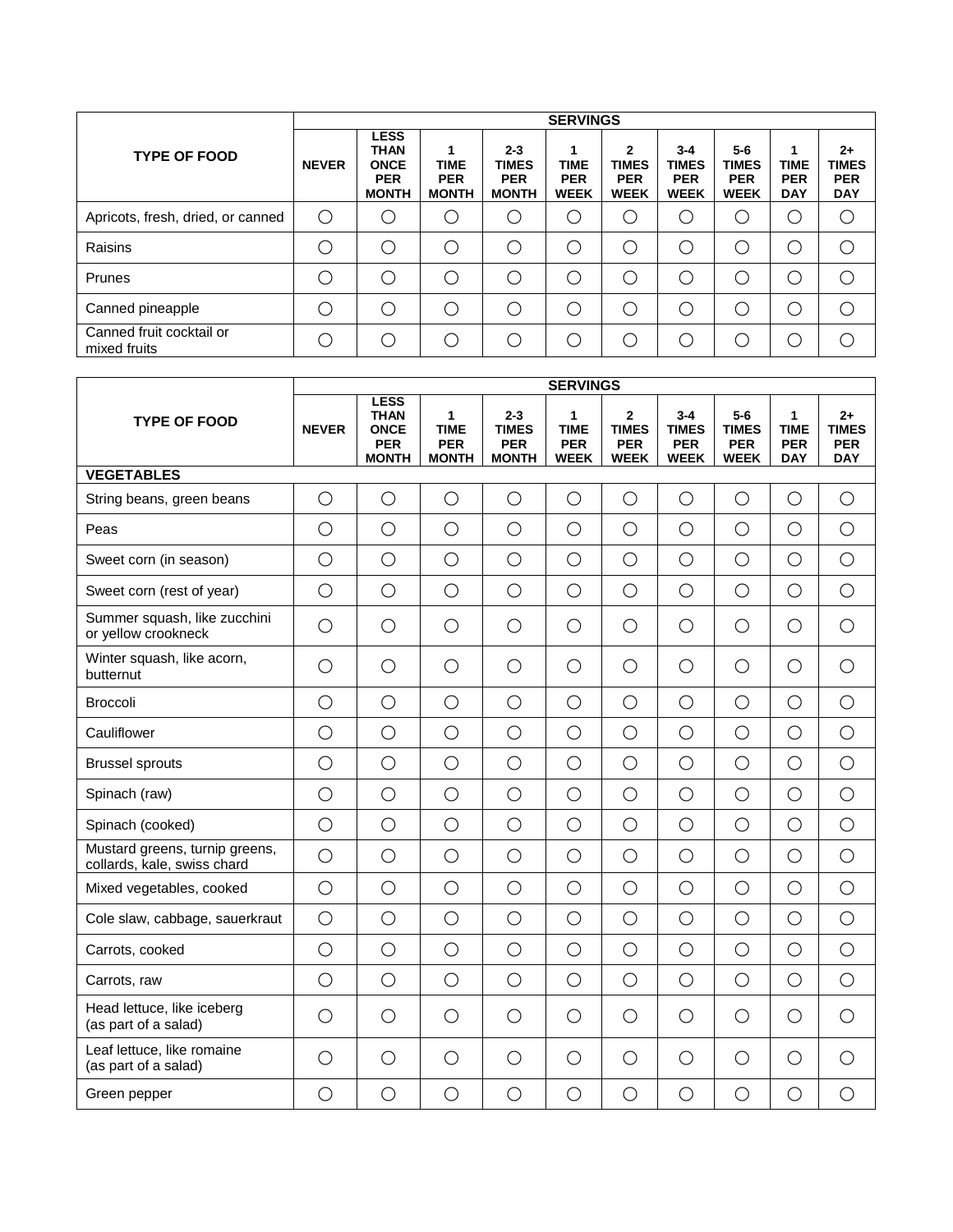|                                                                                    |              |                                                                         |                                                |                                                       | <b>SERVINGS</b>                               |                                                             |                                                      |                                                    |                                              |                                                  |
|------------------------------------------------------------------------------------|--------------|-------------------------------------------------------------------------|------------------------------------------------|-------------------------------------------------------|-----------------------------------------------|-------------------------------------------------------------|------------------------------------------------------|----------------------------------------------------|----------------------------------------------|--------------------------------------------------|
| <b>TYPE OF FOOD</b>                                                                | <b>NEVER</b> | <b>LESS</b><br><b>THAN</b><br><b>ONCE</b><br><b>PER</b><br><b>MONTH</b> | 1<br><b>TIME</b><br><b>PER</b><br><b>MONTH</b> | $2 - 3$<br><b>TIMES</b><br><b>PER</b><br><b>MONTH</b> | 1<br><b>TIME</b><br><b>PER</b><br><b>WEEK</b> | $\overline{2}$<br><b>TIMES</b><br><b>PER</b><br><b>WEEK</b> | $3 - 4$<br><b>TIMES</b><br><b>PER</b><br><b>WEEK</b> | $5-6$<br><b>TIMES</b><br><b>PER</b><br><b>WEEK</b> | 1<br><b>TIME</b><br><b>PER</b><br><b>DAY</b> | $2+$<br><b>TIMES</b><br><b>PER</b><br><b>DAY</b> |
| Cucumber                                                                           | $\bigcirc$   | $\bigcirc$                                                              | $\bigcirc$                                     | $\bigcirc$                                            | О                                             | $\bigcirc$                                                  | $\bigcirc$                                           | $\bigcirc$                                         | $\bigcirc$                                   | $\bigcirc$                                       |
| Celery                                                                             | $\bigcirc$   | $\bigcirc$                                                              | $\bigcirc$                                     | $\bigcirc$                                            | $\bigcirc$                                    | $\bigcirc$                                                  | $\bigcirc$                                           | $\bigcirc$                                         | $\bigcirc$                                   | $\bigcirc$                                       |
| <b>Beets</b>                                                                       | $\bigcirc$   | $\bigcirc$                                                              | $\bigcirc$                                     | $\bigcirc$                                            | $\bigcirc$                                    | $\bigcirc$                                                  | $\bigcirc$                                           | $\bigcirc$                                         | $\bigcirc$                                   | $\bigcirc$                                       |
| Fresh tomatoes (in season)                                                         | $\bigcirc$   | $\bigcirc$                                                              | $\bigcirc$                                     | $\bigcirc$                                            | $\bigcirc$                                    | $\bigcirc$                                                  | $\bigcirc$                                           | $\bigcirc$                                         | $\bigcirc$                                   | $\bigcirc$                                       |
| Fresh tomatoes (rest of year)                                                      | $\bigcirc$   | $\bigcirc$                                                              | $\bigcirc$                                     | $\bigcirc$                                            | $\bigcirc$                                    | $\bigcirc$                                                  | $\bigcirc$                                           | $\bigcirc$                                         | $\bigcirc$                                   | $\bigcirc$                                       |
| Canned tomatoes                                                                    | $\bigcirc$   | $\bigcirc$                                                              | $\bigcirc$                                     | $\bigcirc$                                            | $\bigcirc$                                    | $\bigcirc$                                                  | $\bigcirc$                                           | $\bigcirc$                                         | $\bigcirc$                                   | $\bigcirc$                                       |
| Tomato sauce or<br>spaghetti sauce                                                 | $\bigcirc$   | $\bigcirc$                                                              | $\bigcirc$                                     | $\bigcirc$                                            | $\bigcirc$                                    | $\bigcirc$                                                  | $\bigcirc$                                           | $\bigcirc$                                         | $\bigcirc$                                   | $\bigcirc$                                       |
| Ketchup, red chili sauce,<br>taco sauce, or salsa picante                          | $\bigcirc$   | $\bigcirc$                                                              | $\bigcirc$                                     | $\bigcirc$                                            | $\bigcirc$                                    | $\bigcirc$                                                  | $\bigcirc$                                           | $\bigcirc$                                         | $\bigcirc$                                   | $\bigcirc$                                       |
| Onions                                                                             | $\bigcirc$   | $\bigcirc$                                                              | $\bigcirc$                                     | $\bigcirc$                                            | $\bigcirc$                                    | $\bigcirc$                                                  | $\bigcirc$                                           | $\bigcirc$                                         | $\bigcirc$                                   | $\bigcirc$                                       |
| Garlic                                                                             | $\bigcirc$   | $\bigcirc$                                                              | $\bigcirc$                                     | $\bigcirc$                                            | $\bigcirc$                                    | $\bigcirc$                                                  | $\bigcirc$                                           | $\bigcirc$                                         | $\bigcirc$                                   | $\bigcirc$                                       |
| French fries and fried potatoes                                                    | $\bigcirc$   | $\bigcirc$                                                              | $\bigcirc$                                     | $\bigcirc$                                            | $\bigcirc$                                    | $\bigcirc$                                                  | $\bigcirc$                                           | $\bigcirc$                                         | $\bigcirc$                                   | $\bigcirc$                                       |
| Potatoes prepared in other<br>ways, like boiled, baked,<br>mashed, or potato salad | $\bigcirc$   | $\bigcirc$                                                              | $\bigcirc$                                     | $\bigcirc$                                            | $\bigcirc$                                    | $\bigcirc$                                                  | $\bigcirc$                                           | $\bigcirc$                                         | $\bigcirc$                                   | $\bigcirc$                                       |
| Sweet potatoes, yams                                                               | $\bigcirc$   | $\bigcirc$                                                              | $\bigcirc$                                     | $\bigcirc$                                            | $\bigcirc$                                    | $\bigcirc$                                                  | $\bigcirc$                                           | $\bigcirc$                                         | $\bigcirc$                                   | $\bigcirc$                                       |
| Tofu or soybeans                                                                   | $\bigcirc$   | $\bigcirc$                                                              | $\bigcirc$                                     | $\bigcirc$                                            | $\bigcirc$                                    | $\bigcirc$                                                  | $\bigcirc$                                           | $\bigcirc$                                         | $\bigcirc$                                   | $\bigcirc$                                       |
| Chili with beans                                                                   | $\bigcirc$   | $\bigcirc$                                                              | $\bigcirc$                                     | $\bigcirc$                                            | $\bigcirc$                                    | $\bigcirc$                                                  | $\bigcirc$                                           | $\bigcirc$                                         | $\bigcirc$                                   | $\bigcirc$                                       |
| Other beans, such as baked<br>beans, pintos, kidney, limas,<br>and lentils         | $\bigcirc$   | $\bigcirc$                                                              | $\bigcirc$                                     | $\bigcirc$                                            | $\bigcirc$                                    | $\bigcirc$                                                  | $\bigcirc$                                           | $\bigcirc$                                         | $\bigcirc$                                   | $\bigcirc$                                       |
| Vegetable and tomato soups,<br>including vegetable beef,<br>minestrone             | $\bigcirc$   | ◯                                                                       | $\bigcirc$                                     | $\bigcirc$                                            | $\bigcirc$                                    | $\bigcirc$                                                  | $\bigcirc$                                           | O                                                  | $\bigcirc$                                   | $\bigcirc$                                       |
| Other soups                                                                        | $\bigcirc$   | $\bigcirc$                                                              | $\bigcirc$                                     | $\bigcirc$                                            | $\bigcirc$                                    | $\bigcirc$                                                  | $\bigcirc$                                           | $\bigcirc$                                         | $\bigcirc$                                   | $\bigcirc$                                       |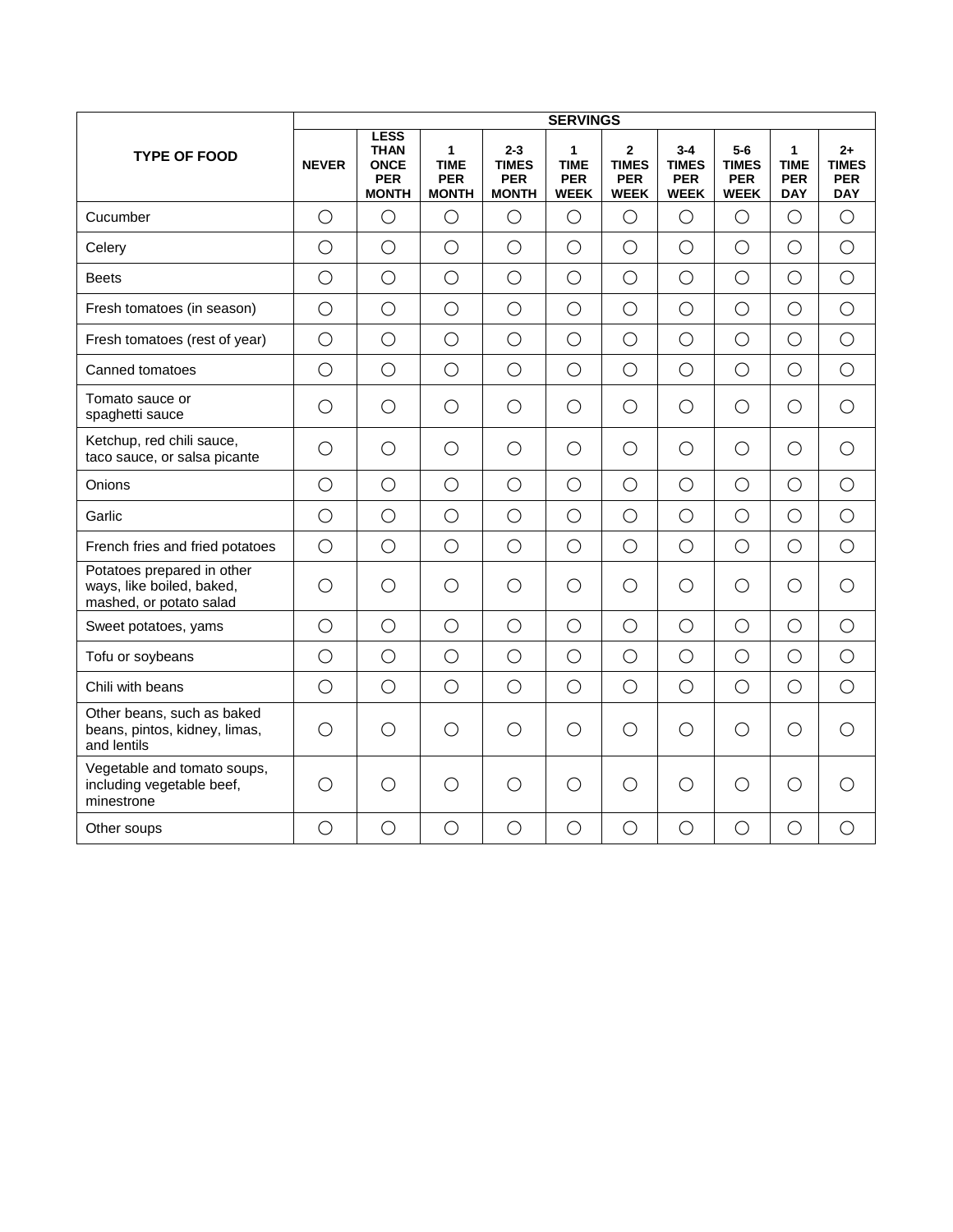### **For the following questions, please estimate the average serving size you ate during the past year.**

- Mark the column to show HOW OFTEN, on the average, you ate the food during the past year.
- Mark the column on the right side to show HOW MUCH your average serving size is (estimate small, medium, or large, based on the medium serving shown for each type of food).
- Please BE CAREFUL which column you put your answer in.
- Please DO NOT SKIP any foods. If you never eat a food, mark "Never."

EXAMPLE: This person ate fried chicken about 2 times per month and usually ate more than 2 small pieces or 1 large piece.

|                     |              |                                                                         |                                           |                                                       | <b>SERVINGS</b>                          |                                                |                                                      |                                                    |                                         |                                                  |              | <b>YOUR SERVING SIZE</b> |              |
|---------------------|--------------|-------------------------------------------------------------------------|-------------------------------------------|-------------------------------------------------------|------------------------------------------|------------------------------------------------|------------------------------------------------------|----------------------------------------------------|-----------------------------------------|--------------------------------------------------|--------------|--------------------------|--------------|
| <b>TYPE OF FOOD</b> | <b>NEVER</b> | <b>LESS</b><br><b>THAN</b><br><b>ONCE</b><br><b>PER</b><br><b>MONTH</b> | <b>TIME</b><br><b>PER</b><br><b>MONTH</b> | $2 - 3$<br><b>TIMES</b><br><b>PER</b><br><b>MONTH</b> | <b>TIME</b><br><b>PER</b><br><b>WEEK</b> | າ<br><b>TIMES</b><br><b>PER</b><br><b>WEEK</b> | $3 - 4$<br><b>TIMES</b><br><b>PER</b><br><b>WEEK</b> | $5-6$<br><b>TIMES</b><br><b>PER</b><br><b>WEEK</b> | <b>TIME</b><br><b>PER</b><br><b>DAY</b> | $2+$<br><b>TIMES</b><br><b>PER</b><br><b>DAY</b> | <b>SMALL</b> | <b>MEDIUM</b>            | <b>LARGE</b> |
| Fried chicken       |              |                                                                         |                                           |                                                       |                                          |                                                |                                                      |                                                    |                                         |                                                  |              | 2 small or 1 large pc    |              |

|                                                                                                                |                |                                                                         |                                           |                                                       | <b>SERVINGS</b>                          |                                                             |                                                      |                                                    |                                         |                                                  |              | <b>YOUR SERVING SIZE</b> |              |
|----------------------------------------------------------------------------------------------------------------|----------------|-------------------------------------------------------------------------|-------------------------------------------|-------------------------------------------------------|------------------------------------------|-------------------------------------------------------------|------------------------------------------------------|----------------------------------------------------|-----------------------------------------|--------------------------------------------------|--------------|--------------------------|--------------|
| <b>TYPE OF FOOD</b>                                                                                            | <b>NEVER</b>   | <b>LESS</b><br><b>THAN</b><br><b>ONCE</b><br><b>PER</b><br><b>MONTH</b> | <b>TIME</b><br><b>PER</b><br><b>MONTH</b> | $2 - 3$<br><b>TIMES</b><br><b>PER</b><br><b>MONTH</b> | <b>TIME</b><br><b>PER</b><br><b>WEEK</b> | $\overline{2}$<br><b>TIMES</b><br><b>PER</b><br><b>WEEK</b> | $3 - 4$<br><b>TIMES</b><br><b>PER</b><br><b>WEEK</b> | $5-6$<br><b>TIMES</b><br><b>PER</b><br><b>WEEK</b> | <b>TIME</b><br><b>PER</b><br><b>DAY</b> | $2+$<br><b>TIMES</b><br><b>PER</b><br><b>DAY</b> | <b>SMALL</b> | <b>MEDIUM</b>            | <b>LARGE</b> |
| <b>CEREALS, BREADS, GRAINS, PASTA</b>                                                                          |                |                                                                         |                                           |                                                       |                                          |                                                             |                                                      |                                                    |                                         |                                                  |              |                          |              |
| Cooked cereal or grits                                                                                         | $\overline{C}$ | $($ )                                                                   | . )                                       | ( )                                                   | $\cup$                                   | $\bigcirc$                                                  | O                                                    | $\left( \quad \right)$                             | $\cup$                                  | $\subset$                                        | С            | medium bowl              |              |
| High fiber cereals, such as Fiber One, All<br>Bran, 100% Bran, or unprocessed bran                             | $\bigcirc$     |                                                                         |                                           | Ο.                                                    | $\ldots$                                 | $\bigcirc$                                                  | $\bigcirc$                                           | $\left( \quad \right)$                             | O                                       | C                                                | C            | medium bowl              |              |
| Other fiber cereals, such as Raisin Bran,<br>Corn Bran, Grape Nuts, Wheaties,<br>Shredded Wheat, granola, etc. | C.             |                                                                         |                                           | $\mathbf{1}$                                          | $\Box$                                   | C                                                           | $\bigcirc$                                           | ( )                                                |                                         | C                                                | С            | 1 medium bowl            |              |
| Highly fortified cereals, such as Total,<br>Just Right, or Product 19                                          |                |                                                                         |                                           | $\mathcal{L}$                                         | $\Box$                                   | $\bigcirc$                                                  | $\bigcirc$                                           | ∩                                                  |                                         | C                                                | С            | medium bowl<br>(         |              |
| Other cold cereals, such as corn flakes,<br>Rice Krispies, Cheerios                                            | С              |                                                                         |                                           |                                                       | $\cdots$                                 | $\bigcirc$                                                  | O                                                    | ∩                                                  |                                         | C                                                | С            | medium bowl              |              |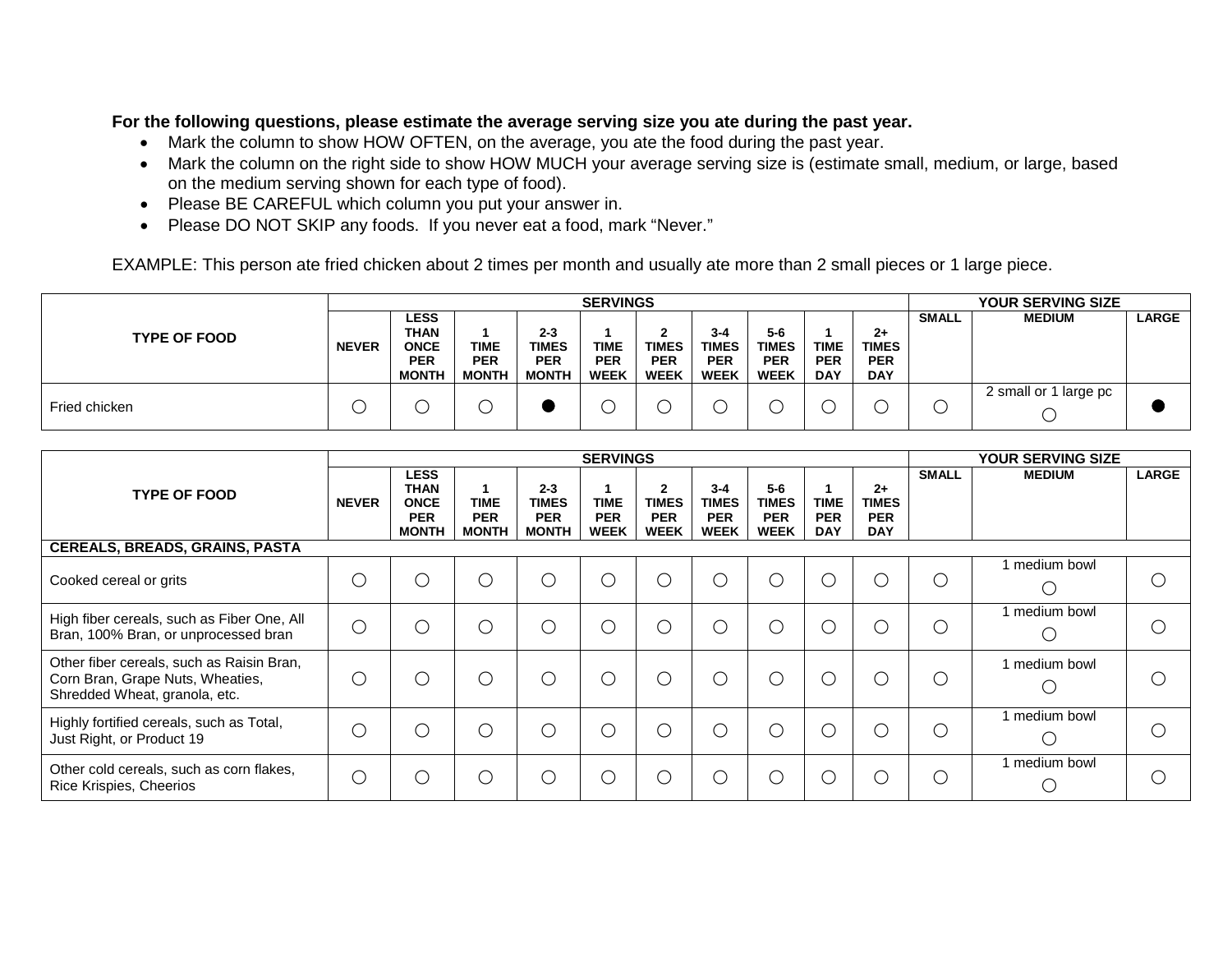|                                                                                      |              |                                                                         |                                                           |                                                       | <b>SERVINGS</b>                               |                                                           |                                                      |                                                    |                                                         |                                                  |              | <b>YOUR SERVING SIZE</b>                   |              |
|--------------------------------------------------------------------------------------|--------------|-------------------------------------------------------------------------|-----------------------------------------------------------|-------------------------------------------------------|-----------------------------------------------|-----------------------------------------------------------|------------------------------------------------------|----------------------------------------------------|---------------------------------------------------------|--------------------------------------------------|--------------|--------------------------------------------|--------------|
| <b>TYPE OF FOOD</b>                                                                  | <b>NEVER</b> | <b>LESS</b><br><b>THAN</b><br><b>ONCE</b><br><b>PER</b><br><b>MONTH</b> | $\mathbf{1}$<br><b>TIME</b><br><b>PER</b><br><b>MONTH</b> | $2 - 3$<br><b>TIMES</b><br><b>PER</b><br><b>MONTH</b> | 1<br><b>TIME</b><br><b>PER</b><br><b>WEEK</b> | $\mathbf{2}$<br><b>TIMES</b><br><b>PER</b><br><b>WEEK</b> | $3 - 4$<br><b>TIMES</b><br><b>PER</b><br><b>WEEK</b> | $5-6$<br><b>TIMES</b><br><b>PER</b><br><b>WEEK</b> | $\mathbf{1}$<br><b>TIME</b><br><b>PER</b><br><b>DAY</b> | $2+$<br><b>TIMES</b><br><b>PER</b><br><b>DAY</b> | <b>SMALL</b> | <b>MEDIUM</b>                              | <b>LARGE</b> |
| Milk on cereal                                                                       | $\bigcirc$   | $\bigcirc$                                                              | $\bigcirc$                                                | $\bigcirc$                                            | $\bigcirc$                                    | $\bigcirc$                                                | $\bigcirc$                                           | $\bigcirc$                                         | $\bigcirc$                                              | $\bigcirc$                                       | $\bigcirc$   | $\overline{\frac{1}{2}}$ cup<br>$\bigcirc$ | $\bigcirc$   |
| Sugar added to cereal                                                                | $\bigcirc$   | $\bigcirc$                                                              | $\bigcirc$                                                | $\bigcirc$                                            | $\bigcirc$                                    | $\bigcirc$                                                | О                                                    | $\bigcirc$                                         | О                                                       | $\bigcirc$                                       | $\bigcirc$   | 2 teaspoons<br>$\bigcirc$                  | $\bigcirc$   |
| Pancakes or waffles                                                                  | $\bigcirc$   | $\bigcirc$                                                              | $\bigcirc$                                                | $\bigcirc$                                            | $\bigcirc$                                    | $\bigcirc$                                                | $\bigcirc$                                           | $\bigcirc$                                         | $\bigcirc$                                              | $\bigcirc$                                       | $\bigcirc$   | 2 pancakes or waffles<br>$\bigcirc$        | $\bigcirc$   |
| White bread (including sandwiches, bagels,<br>burger rolls, French or Italian bread) | $\bigcirc$   | $\bigcirc$                                                              | $\bigcirc$                                                | $\bigcirc$                                            | $\bigcirc$                                    | $\bigcirc$                                                | $\bigcirc$                                           | $\bigcirc$                                         | О                                                       | $\bigcirc$                                       | $\bigcirc$   | 2 slices<br>О                              | $\bigcirc$   |
| Dark bread, such as wheat, rye,<br>pumpernickel (including sandwiches)               | $\bigcirc$   | $\bigcirc$                                                              | $\bigcirc$                                                | $\bigcirc$                                            | $\bigcirc$                                    | $\bigcirc$                                                | $\bigcirc$                                           | $\bigcirc$                                         | $\bigcirc$                                              | $\bigcirc$                                       | $\bigcirc$   | 2 slices<br>$\bigcirc$                     | $\bigcirc$   |
| Corn bread, corn muffins, corn tortillas                                             | $\bigcirc$   | $\bigcirc$                                                              | $\bigcirc$                                                | $\bigcirc$                                            | $\bigcirc$                                    | $\bigcirc$                                                | $\bigcirc$                                           | $\bigcirc$                                         | О                                                       | $\bigcirc$                                       | $\bigcirc$   | Medium piece<br>$\bigcirc$                 | $\bigcirc$   |
| Biscuits, muffins (including fast food)                                              | $\bigcirc$   | $\bigcirc$                                                              | $\bigcirc$                                                | $\bigcirc$                                            | $\bigcirc$                                    | $\bigcirc$                                                | $\bigcirc$                                           | $\bigcirc$                                         | О                                                       | $\bigcirc$                                       | $\bigcirc$   | Medium piece<br>$\bigcirc$                 | $\bigcirc$   |
| White rice                                                                           | $\bigcirc$   | $\bigcirc$                                                              | $\bigcirc$                                                | $\bigcirc$                                            | $\bigcirc$                                    | $\bigcirc$                                                | $\bigcirc$                                           | $\bigcirc$                                         | О                                                       | $\bigcirc$                                       | $\bigcirc$   | $\frac{3}{4}$ cup<br>$\bigcirc$            | $\bigcirc$   |
| Brown or wild rice                                                                   | $\bigcirc$   | $\bigcirc$                                                              | $\bigcirc$                                                | $\bigcirc$                                            | $\bigcirc$                                    | $\bigcirc$                                                | $\bigcirc$                                           | $\bigcirc$                                         | О                                                       | $\bigcirc$                                       | $\bigcirc$   | $\overline{\frac{3}{4}}$ cup<br>$\bigcirc$ | $\bigcirc$   |
| Other grains, such as bulgur, couscous,<br>kasha, etc.                               | $\bigcirc$   | $\bigcirc$                                                              | $\bigcirc$                                                | $\bigcirc$                                            | $\bigcirc$                                    | $\bigcirc$                                                | $\bigcirc$                                           | $\bigcirc$                                         | О                                                       | $\bigcirc$                                       | $\bigcirc$   | $\frac{3}{4}$ cup<br>$\bigcirc$            | $\bigcirc$   |
| Mixed dishes with cheese (such as<br>macaroni and cheese)                            | $\bigcirc$   | $\bigcirc$                                                              | $\bigcirc$                                                | $\bigcirc$                                            | $\bigcirc$                                    | $\bigcirc$                                                | $\bigcirc$                                           | $\bigcirc$                                         | О                                                       | $\bigcirc$                                       | $\bigcirc$   | 1 cup<br>$\bigcirc$                        | $\bigcirc$   |
| Lasagna                                                                              | $\bigcirc$   | $\bigcirc$                                                              | $\bigcirc$                                                | $\bigcirc$                                            | $\bigcirc$                                    | $\bigcirc$                                                | $\bigcirc$                                           | $\bigcirc$                                         | О                                                       | $\bigcirc$                                       | $\bigcirc$   | 1 cup<br>$\bigcirc$                        | $\bigcirc$   |
| Spaghetti, noodles, or other pasta                                                   | O            | $\bigcirc$                                                              | $\bigcirc$                                                | $\bigcirc$                                            | $\bigcirc$                                    | $\bigcirc$                                                | $\bigcirc$                                           | $\bigcirc$                                         | О                                                       | $\bigcirc$                                       | $\bigcirc$   | 1 cup<br>$\bigcirc$                        | $\bigcirc$   |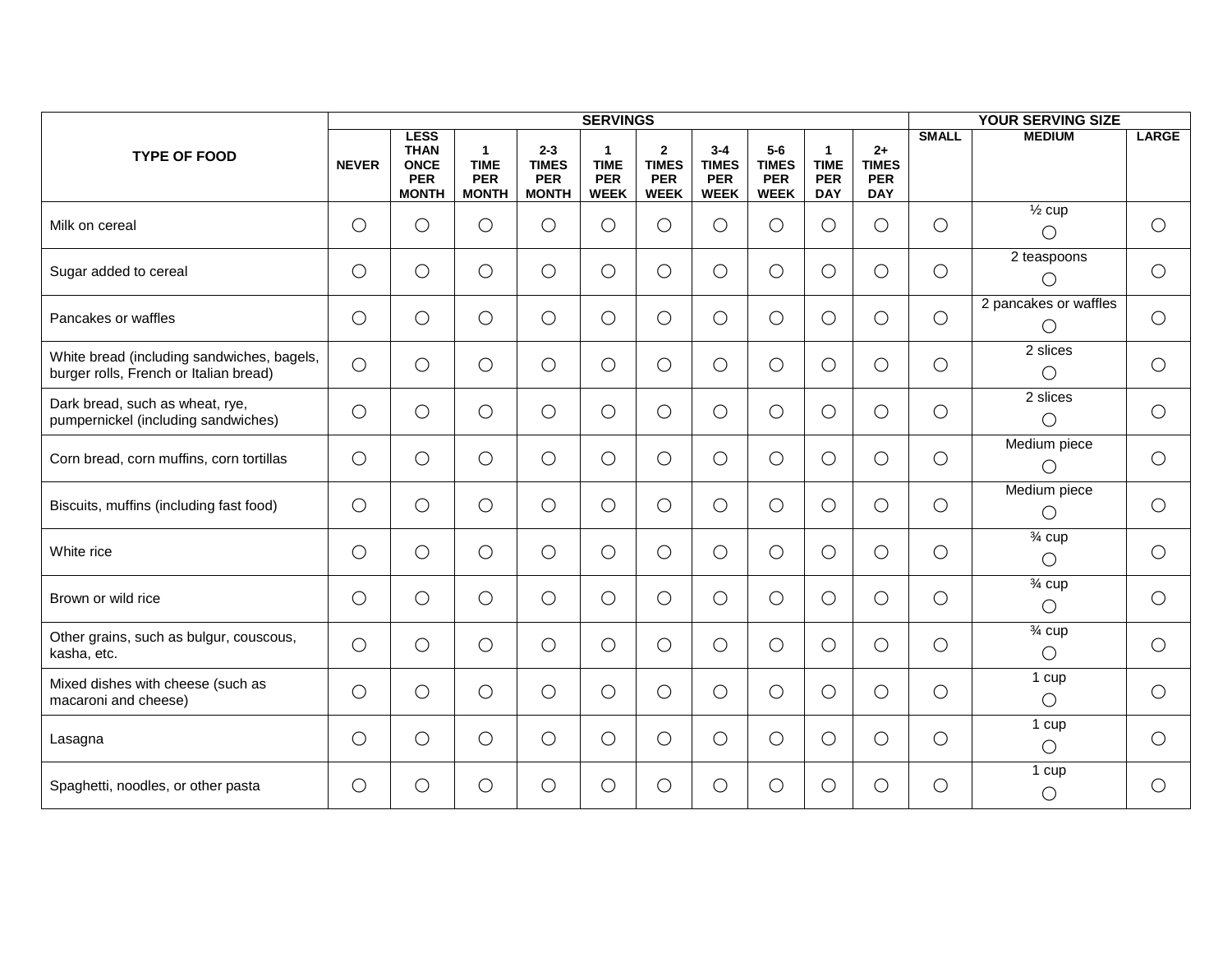|                                                                                   |              |                                                                         |                                                           |                                                       | <b>SERVINGS</b>                                         |                                                             |                                                      |                                                    |                                                         |                                                  |              | <b>YOUR SERVING SIZE</b>              |              |
|-----------------------------------------------------------------------------------|--------------|-------------------------------------------------------------------------|-----------------------------------------------------------|-------------------------------------------------------|---------------------------------------------------------|-------------------------------------------------------------|------------------------------------------------------|----------------------------------------------------|---------------------------------------------------------|--------------------------------------------------|--------------|---------------------------------------|--------------|
| <b>TYPE OF FOOD</b>                                                               | <b>NEVER</b> | <b>LESS</b><br><b>THAN</b><br><b>ONCE</b><br><b>PER</b><br><b>MONTH</b> | $\mathbf{1}$<br><b>TIME</b><br><b>PER</b><br><b>MONTH</b> | $2 - 3$<br><b>TIMES</b><br><b>PER</b><br><b>MONTH</b> | $\mathbf 1$<br><b>TIME</b><br><b>PER</b><br><b>WEEK</b> | $\overline{2}$<br><b>TIMES</b><br><b>PER</b><br><b>WEEK</b> | $3 - 4$<br><b>TIMES</b><br><b>PER</b><br><b>WEEK</b> | $5-6$<br><b>TIMES</b><br><b>PER</b><br><b>WEEK</b> | $\mathbf{1}$<br><b>TIME</b><br><b>PER</b><br><b>DAY</b> | $2+$<br><b>TIMES</b><br><b>PER</b><br><b>DAY</b> | <b>SMALL</b> | <b>MEDIUM</b>                         | <b>LARGE</b> |
| <b>MEAT, POULTRY, FISH, EGGS, MIXED DISHES</b>                                    |              |                                                                         |                                                           |                                                       |                                                         |                                                             |                                                      |                                                    |                                                         |                                                  |              |                                       |              |
| Hamburgers, cheeseburgers                                                         | $\bigcirc$   | $\bigcirc$                                                              | $\bigcirc$                                                | $\bigcirc$                                            | $\bigcirc$                                              | $\bigcirc$                                                  | $\bigcirc$                                           | $\bigcirc$                                         | $\bigcirc$                                              | $\bigcirc$                                       | $\bigcirc$   | 1 medium or 4 oz.<br>$\bigcirc$       | $\bigcirc$   |
| Meatloaf, burritos, tacos (beef only)                                             | $\bigcirc$   | $\bigcirc$                                                              | $\bigcirc$                                                | $\bigcirc$                                            | $\bigcirc$                                              | $\bigcirc$                                                  | О                                                    | $\bigcirc$                                         | $\bigcirc$                                              | $\bigcirc$                                       | $\bigcirc$   | 4 ounces<br>$\bigcirc$                | $\bigcirc$   |
| <b>Steaks</b>                                                                     | $\bigcirc$   | $\bigcirc$                                                              | $\bigcirc$                                                | $\bigcirc$                                            | $\bigcirc$                                              | $\bigcirc$                                                  | $\bigcirc$                                           | $\bigcirc$                                         | $\bigcirc$                                              | $\bigcirc$                                       | $\bigcirc$   | 4 ounces<br>$\bigcirc$                | $\bigcirc$   |
| Roast beef (including sandwiches)                                                 | $\bigcirc$   | $\bigcirc$                                                              | $\bigcirc$                                                | $\bigcirc$                                            | $\bigcirc$                                              | $\bigcirc$                                                  | $\bigcirc$                                           | $\bigcirc$                                         | $\bigcirc$                                              | $\bigcirc$                                       | $\bigcirc$   | 4 ounces<br>$\bigcirc$                | $\bigcirc$   |
| Beef stew or pot pie with carrots<br>or other vegetables                          | $\bigcirc$   | $\bigcirc$                                                              | $\bigcirc$                                                | $\bigcirc$                                            | $\bigcirc$                                              | $\bigcirc$                                                  | $\bigcirc$                                           | $\bigcirc$                                         | $\bigcirc$                                              | $\bigcirc$                                       | $\bigcirc$   | 1 cup<br>$\bigcirc$                   | $\bigcirc$   |
| Hot dogs                                                                          | $\bigcirc$   | $\bigcirc$                                                              | $\bigcirc$                                                | $\bigcirc$                                            | $\bigcirc$                                              | $\bigcirc$                                                  | $\bigcirc$                                           | $\bigcirc$                                         | $\bigcirc$                                              | $\bigcirc$                                       | $\bigcirc$   | 2 hot dogs<br>$\bigcirc$              | $\bigcirc$   |
| Lunch meats, such as bologna, salami,<br>or processed ham                         | $\bigcirc$   | $\bigcirc$                                                              | $\bigcirc$                                                | $\bigcirc$                                            | $\bigcirc$                                              | $\bigcirc$                                                  | $\bigcirc$                                           | $\bigcirc$                                         | $\bigcirc$                                              | $\bigcirc$                                       | $\bigcirc$   | 2 slices or 2 oz.<br>$\bigcirc$       | $\bigcirc$   |
| Pork chops                                                                        | $\bigcirc$   | $\bigcirc$                                                              | $\bigcirc$                                                | $\bigcirc$                                            | $\bigcirc$                                              | $\bigcirc$                                                  | $\bigcirc$                                           | $\bigcirc$                                         | $\bigcirc$                                              | $\bigcirc$                                       | $\bigcirc$   | 2 chops or 4 oz.<br>$\bigcirc$        | $\bigcirc$   |
| Pork roast                                                                        | $\bigcirc$   | $\bigcirc$                                                              | $\bigcirc$                                                | $\bigcirc$                                            | $\bigcirc$                                              | $\bigcirc$                                                  | $\bigcirc$                                           | $\bigcirc$                                         | $\bigcirc$                                              | $\bigcirc$                                       | $\bigcirc$   | 4 ounces<br>$\bigcirc$                | $\bigcirc$   |
| Baked or cured ham                                                                | $\bigcirc$   | $\bigcirc$                                                              | $\bigcirc$                                                | $\bigcirc$                                            | $\bigcirc$                                              | $\bigcirc$                                                  | $\bigcirc$                                           | $\bigcirc$                                         | $\bigcirc$                                              | $\bigcirc$                                       | $\bigcirc$   | 4 ounces<br>$\bigcirc$                | $\bigcirc$   |
| Fried chicken                                                                     | $\bigcirc$   | $\bigcirc$                                                              | $\bigcirc$                                                | $\bigcirc$                                            | $\bigcirc$                                              | $\bigcirc$                                                  | О                                                    | $\bigcirc$                                         | $\bigcirc$                                              | $\bigcirc$                                       | $\bigcirc$   | 2 small or 1 large pc<br>$\bigcirc$ . | $\bigcirc$   |
| Other chicken or turkey (roasted, stewed,<br>or broiled, including on sandwiches) | $\bigcirc$   | $\bigcirc$                                                              | $\bigcirc$                                                | $\bigcirc$                                            | $\bigcirc$                                              | $\bigcirc$                                                  | О                                                    | $\bigcirc$                                         | $\bigcirc$                                              | $\bigcirc$                                       | $\bigcirc$   | 2 small or 1 large pc.<br>$\bigcirc$  | $\bigcirc$   |
| Liver (all kinds)                                                                 | $\bigcirc$   | $\bigcirc$                                                              | $\bigcirc$                                                | О                                                     | $\bigcirc$                                              | $\bigcirc$                                                  | $\bigcirc$                                           | $\bigcirc$                                         | $\bigcirc$                                              | $\bigcirc$                                       | $\bigcirc$   | 4 ounces<br>О                         | $\bigcirc$   |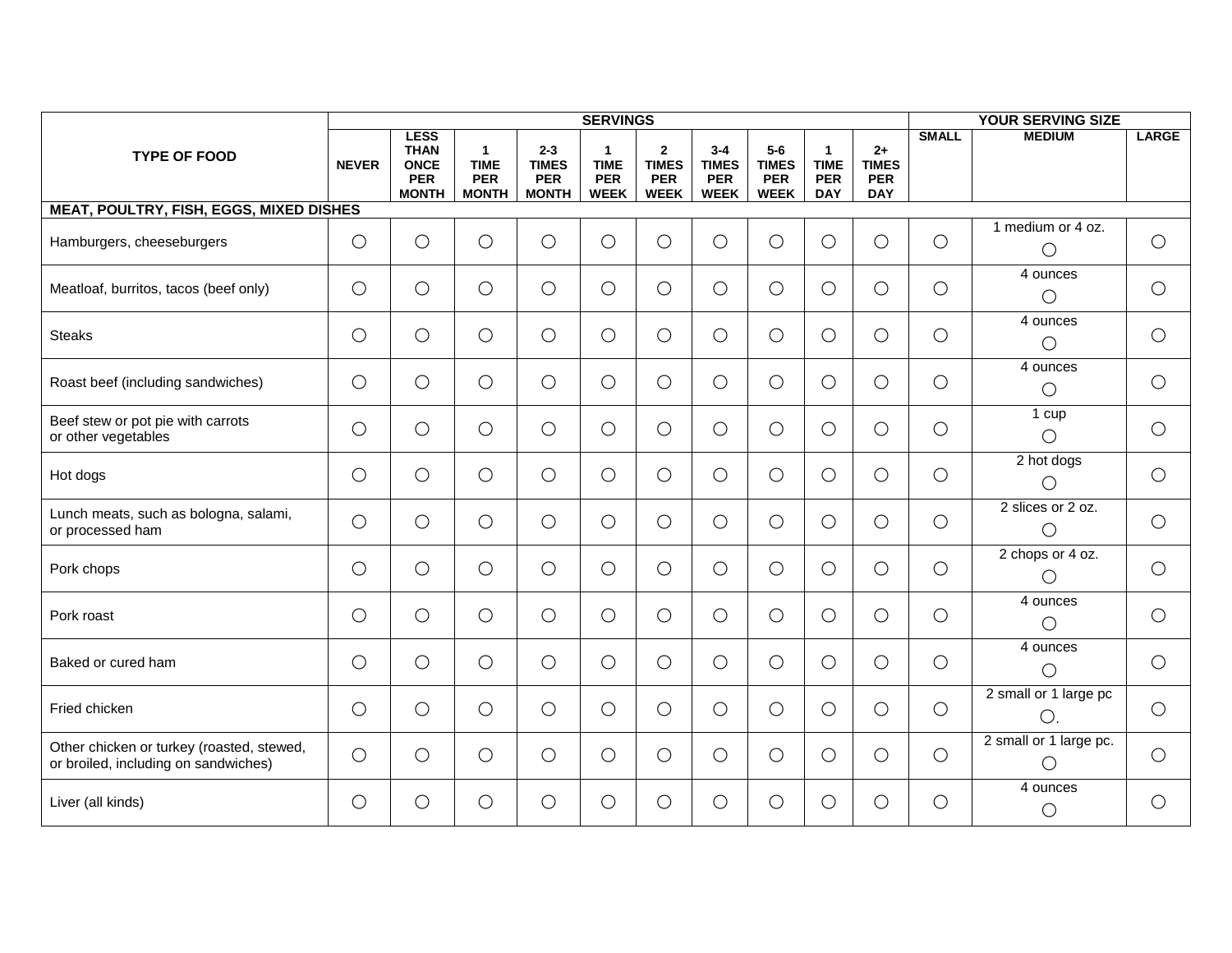|                                         |              |                                                                         |                                           |                                                       | <b>SERVINGS</b>                          |                                                             |                                                      |                                                    |                                         |                                                  |              | YOUR SERVING SIZE                                     |              |
|-----------------------------------------|--------------|-------------------------------------------------------------------------|-------------------------------------------|-------------------------------------------------------|------------------------------------------|-------------------------------------------------------------|------------------------------------------------------|----------------------------------------------------|-----------------------------------------|--------------------------------------------------|--------------|-------------------------------------------------------|--------------|
| <b>TYPE OF FOOD</b>                     | <b>NEVER</b> | <b>LESS</b><br><b>THAN</b><br><b>ONCE</b><br><b>PER</b><br><b>MONTH</b> | <b>TIME</b><br><b>PER</b><br><b>MONTH</b> | $2 - 3$<br><b>TIMES</b><br><b>PER</b><br><b>MONTH</b> | <b>TIME</b><br><b>PER</b><br><b>WEEK</b> | $\overline{2}$<br><b>TIMES</b><br><b>PER</b><br><b>WEEK</b> | $3 - 4$<br><b>TIMES</b><br><b>PER</b><br><b>WEEK</b> | $5-6$<br><b>TIMES</b><br><b>PER</b><br><b>WEEK</b> | <b>TIME</b><br><b>PER</b><br><b>DAY</b> | $2+$<br><b>TIMES</b><br><b>PER</b><br><b>DAY</b> | <b>SMALL</b> | <b>MEDIUM</b>                                         | <b>LARGE</b> |
| Fried fish, including on sandwiches     | $\bigcirc$   | О                                                                       | ∩                                         | O                                                     | O                                        | $\bigcirc$                                                  | О                                                    | $\bigcirc$                                         | О                                       | $\bigcirc$                                       | $\bigcirc$   | 4 oz. or 1 sandwich<br>O                              | $\bigcirc$   |
| Tuna, tuna salad, tuna casserole        | $\bigcirc$   | $\bigcirc$                                                              | $\bigcirc$                                | О                                                     | $\bigcirc$                               | $\bigcirc$                                                  | $\bigcirc$                                           | $\bigcirc$                                         | О                                       | $\bigcirc$                                       | $\bigcirc$   | $\frac{1}{2}$ cup<br>$\cup$                           | О            |
| Shellfish (shrimp, crab, lobster, etc.) | $\bigcirc$   | $\bigcirc$                                                              | $\bigcirc$                                | $\bigcirc$                                            | $\bigcirc$                               | $\bigcirc$                                                  | $\bigcirc$                                           | $\bigcirc$                                         | О                                       | $\bigcirc$                                       | $\bigcirc$   | 5 pcs. 1/4 c. or 3 oz.                                | $\bigcirc$   |
| Other fish (broiled or baked)           | $\bigcirc$   | $\bigcirc$                                                              | $\bigcirc$                                | $\bigcirc$                                            | $\bigcirc$                               | $\bigcirc$                                                  | $\bigcirc$                                           | $\bigcirc$                                         | O                                       | $\bigcirc$                                       | $\bigcirc$   | 4 ounces<br>$\bigcirc$                                | О            |
| Bacon                                   | $\bigcirc$   | $\bigcirc$                                                              | $\bigcirc$                                | О                                                     | $\bigcirc$                               | $\bigcirc$                                                  | $\bigcirc$                                           | $\bigcirc$                                         | O                                       | $\bigcirc$                                       | $\bigcirc$   | 2 slices<br>O                                         | $\bigcirc$   |
| Sausage                                 | $\bigcirc$   | $\bigcirc$                                                              | $\bigcirc$                                | $\bigcirc$                                            | $\bigcirc$                               | $\bigcirc$                                                  | $\bigcirc$                                           | $\bigcirc$                                         | О                                       | $\bigcirc$                                       | $\bigcirc$   | 2 patties or links<br>Ő                               | $\bigcirc$   |
| Eggs                                    | $\bigcirc$   | $\bigcirc$                                                              | $\bigcirc$                                | $\bigcirc$                                            | $\bigcirc$                               | $\bigcirc$                                                  | $\bigcirc$                                           | $\bigcirc$                                         | $\overline{O}$                          | $\bigcirc$                                       | $\bigcirc$   | 2 eggs<br>$\left(\begin{array}{c} \end{array}\right)$ | О            |
| Pizza                                   | $\bigcirc$   | С                                                                       | ∩                                         | О                                                     | $\bigcirc$                               | $\bigcirc$                                                  | О                                                    | $\bigcirc$                                         | ∩                                       | $\bigcirc$                                       | $\bigcirc$   | 2 slices<br>О                                         | O            |

|                                  |              |                                                                         |                                           |                                                       | <b>SERVINGS</b>                          |                                                           |                                                      |                                                    |                                         |                                                  |              | YOUR SERVING SIZE    |              |
|----------------------------------|--------------|-------------------------------------------------------------------------|-------------------------------------------|-------------------------------------------------------|------------------------------------------|-----------------------------------------------------------|------------------------------------------------------|----------------------------------------------------|-----------------------------------------|--------------------------------------------------|--------------|----------------------|--------------|
| <b>TYPE OF FOOD</b>              | <b>NEVER</b> | <b>LESS</b><br><b>THAN</b><br><b>ONCE</b><br><b>PER</b><br><b>MONTH</b> | <b>TIME</b><br><b>PER</b><br><b>MONTH</b> | $2 - 3$<br><b>TIMES</b><br><b>PER</b><br><b>MONTH</b> | <b>TIME</b><br><b>PER</b><br><b>WEEK</b> | $\mathbf{2}$<br><b>TIMES</b><br><b>PER</b><br><b>WEEK</b> | $3 - 4$<br><b>TIMES</b><br><b>PER</b><br><b>WEEK</b> | $5-6$<br><b>TIMES</b><br><b>PER</b><br><b>WEEK</b> | <b>TIME</b><br><b>PER</b><br><b>DAY</b> | $2+$<br><b>TIMES</b><br><b>PER</b><br><b>DAY</b> | <b>SMALL</b> | <b>MEDIUM</b>        | <b>LARGE</b> |
| <b>DAIRY PRODUCTS</b>            |              |                                                                         |                                           |                                                       |                                          |                                                           |                                                      |                                                    |                                         |                                                  |              |                      |              |
| Cottage cheese                   | ◡            |                                                                         | . )                                       |                                                       |                                          |                                                           |                                                      |                                                    | $\mathcal{L}$                           |                                                  | U            | $\frac{1}{2}$ cup    |              |
| Other cheeses and cheese spreads |              |                                                                         | $\cup$                                    |                                                       |                                          |                                                           |                                                      |                                                    | $\mathcal{L}$                           |                                                  | U            | 2 slices or 2 ounces | €.           |
| Yogurt                           | ◡            |                                                                         | $\Box$                                    |                                                       |                                          |                                                           |                                                      |                                                    | <sup>L</sup>                            |                                                  | U            | l cup                |              |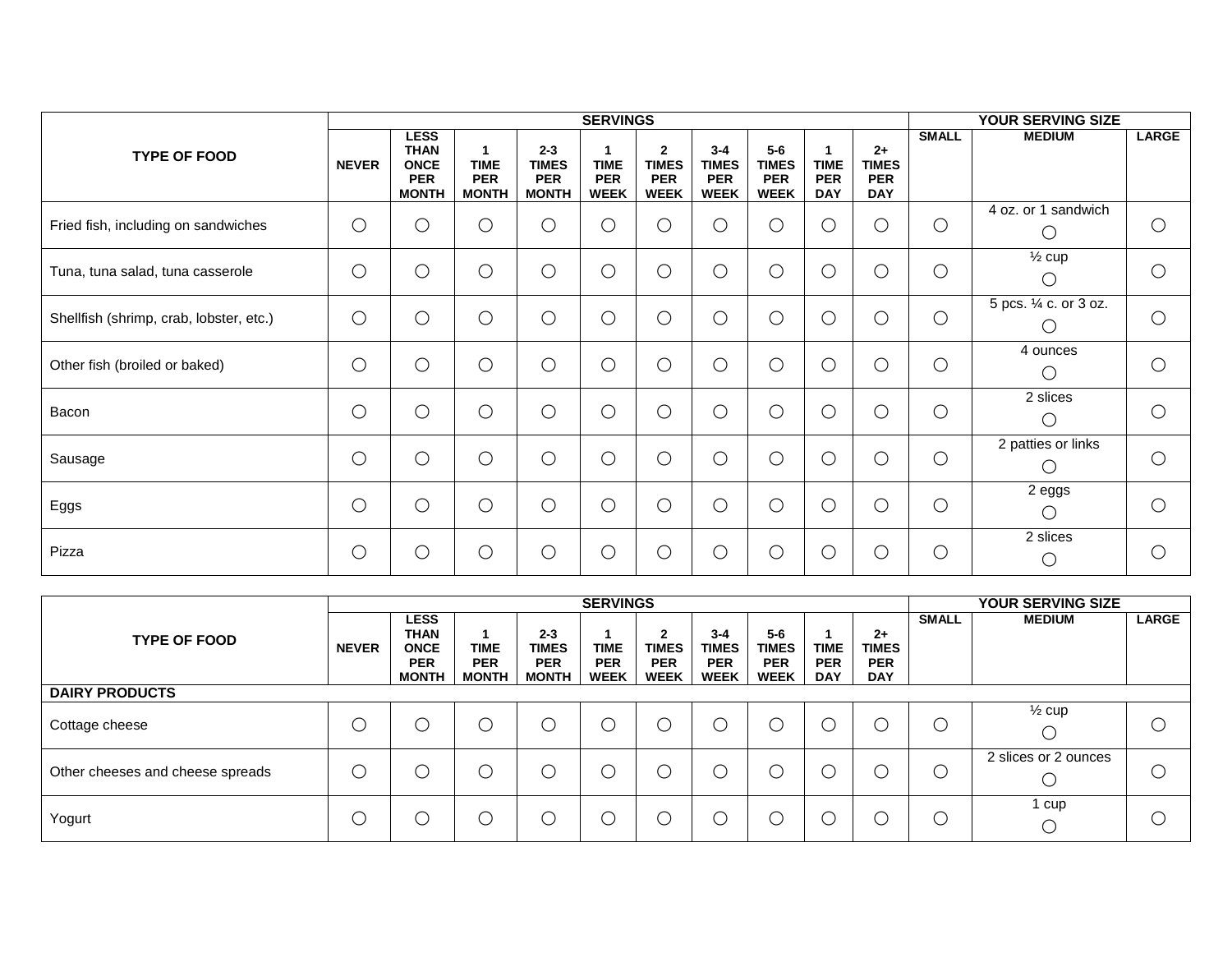|                                                         |              |                                                                         |                                           |                                                       | <b>SERVINGS</b>                          |                                                |                                                      |                                                      |                                         |                                                  |                | <b>YOUR SERVING SIZE</b>   |              |
|---------------------------------------------------------|--------------|-------------------------------------------------------------------------|-------------------------------------------|-------------------------------------------------------|------------------------------------------|------------------------------------------------|------------------------------------------------------|------------------------------------------------------|-----------------------------------------|--------------------------------------------------|----------------|----------------------------|--------------|
| <b>TYPE OF FOOD</b>                                     | <b>NEVER</b> | <b>LESS</b><br><b>THAN</b><br><b>ONCE</b><br><b>PER</b><br><b>MONTH</b> | <b>TIME</b><br><b>PER</b><br><b>MONTH</b> | $2 - 3$<br><b>TIMES</b><br><b>PER</b><br><b>MONTH</b> | <b>TIME</b><br><b>PER</b><br><b>WEEK</b> | 2<br><b>TIMES</b><br><b>PER</b><br><b>WEEK</b> | $3 - 4$<br><b>TIMES</b><br><b>PER</b><br><b>WEEK</b> | $5 - 6$<br><b>TIMES</b><br><b>PER</b><br><b>WEEK</b> | <b>TIME</b><br><b>PER</b><br><b>DAY</b> | $2+$<br><b>TIMES</b><br><b>PER</b><br><b>DAY</b> | <b>SMALL</b>   | <b>MEDIUM</b>              | <b>LARGE</b> |
| Sour cream                                              | C            |                                                                         |                                           | ()                                                    | $\cup$                                   | $\bigcirc$                                     | С                                                    |                                                      |                                         | l.                                               | $\overline{a}$ | 2 tablespoons              |              |
| Sweet cream, added to coffee, tea, fruit,<br>or dessert | С            | ◡                                                                       |                                           | ( )                                                   | $\cup$                                   | О                                              | С                                                    |                                                      |                                         | U                                                | C              | I tablespoon               |              |
| Ice cream, regular                                      | О            | $\mathsf{C}$                                                            |                                           | O                                                     | $\cup$                                   | О                                              | С                                                    | $\mathbb C$                                          | С                                       | U                                                | $\bigcirc$     | scoop or $\frac{1}{2}$ cup | $\cup$       |
| Frozen yogurt, ice milk, low-fat ice cream              | О            | ◡                                                                       |                                           | ( )                                                   | $\bigcirc$                               | О                                              | С                                                    |                                                      |                                         | l.                                               | ∩              | scoop or $\frac{1}{2}$ cup |              |

|                                                         |              |                                                                         |                                           |                                                       | <b>SERVINGS</b>                             |                                                           |                                                      |                                                    |                                         |                                                  | YOUR SERVING SIZE |                            |              |  |
|---------------------------------------------------------|--------------|-------------------------------------------------------------------------|-------------------------------------------|-------------------------------------------------------|---------------------------------------------|-----------------------------------------------------------|------------------------------------------------------|----------------------------------------------------|-----------------------------------------|--------------------------------------------------|-------------------|----------------------------|--------------|--|
| <b>TYPE OF FOOD</b>                                     | <b>NEVER</b> | <b>LESS</b><br><b>THAN</b><br><b>ONCE</b><br><b>PER</b><br><b>MONTH</b> | <b>TIME</b><br><b>PER</b><br><b>MONTH</b> | $2 - 3$<br><b>TIMES</b><br><b>PER</b><br><b>MONTH</b> | <b>TIME</b><br><b>PER</b><br><b>WEEK</b>    | $\mathbf{2}$<br><b>TIMES</b><br><b>PER</b><br><b>WEEK</b> | $3 - 4$<br><b>TIMES</b><br><b>PER</b><br><b>WEEK</b> | $5-6$<br><b>TIMES</b><br><b>PER</b><br><b>WEEK</b> | <b>TIME</b><br><b>PER</b><br><b>DAY</b> | $2+$<br><b>TIMES</b><br><b>PER</b><br><b>DAY</b> | <b>SMALL</b>      | <b>MEDIUM</b>              | <b>LARGE</b> |  |
| <b>OTHER</b>                                            |              |                                                                         |                                           |                                                       |                                             |                                                           |                                                      |                                                    |                                         |                                                  |                   |                            |              |  |
| Margarine on bread, toast, or rolls                     | $\bigcirc$   | ◯                                                                       | 0                                         | O                                                     | O                                           | $\bigcirc$                                                | $\bigcirc$                                           | $\bigcirc$                                         | O                                       | C                                                | $\bigcirc$        | 2 pats<br>$\left( \right)$ | ◯            |  |
| Butter on bread, toast, or rolls                        | $\bigcirc$   | ◯                                                                       | O                                         | ∩                                                     | O                                           | $\bigcirc$                                                | $\bigcirc$                                           | $\bigcirc$                                         | $\bigcirc$                              | C                                                | О                 | 2 pats<br>$\bigcirc$       |              |  |
| Margarine, butter, or oil on vegetables or<br>potatoes  | $\bigcirc$   | ∩                                                                       | ∋                                         | ∩                                                     | О                                           | $\bigcirc$                                                | $\bigcirc$                                           | $\bigcirc$                                         | $\bigcirc$                              | C                                                | $\bigcirc$        | 2 pats<br>$\bigcirc$       |              |  |
| Gravies made with meat drippings                        | $\bigcirc$   | ∩                                                                       | О                                         | ∩                                                     | ∩                                           | O                                                         | $\bigcirc$                                           | $\bigcirc$                                         | $\bigcirc$                              | С                                                | $\bigcirc$        | 2 tablespoons<br>()        | ⌒            |  |
| White sauce or cheese sauce                             | $\bigcirc$   | ∩                                                                       | ∩                                         | ∩                                                     | ○                                           | $\bigcirc$                                                | $\bigcirc$                                           | $\bigcirc$                                         | ∩                                       | $\bigcirc$                                       | C                 | 2 tablespoons<br>()        | ⌒            |  |
| Salad dressing or mayonnaise on salads or<br>sandwiches | $\bigcirc$   | ∩                                                                       | ำ                                         | ∩                                                     | $\left(\begin{array}{c}1\end{array}\right)$ | O                                                         | $\bigcirc$                                           | $\bigcirc$                                         | ◯                                       | С                                                | С                 | 2 tablespoons<br>()        |              |  |
| Peanuts, peanut butter                                  | $\bigcirc$   | ∩                                                                       |                                           | ◠                                                     | $\Box$                                      | С                                                         | $\bigcirc$                                           | ∩                                                  | ∩                                       | C                                                | С                 | 2 tablespoons<br>∩         |              |  |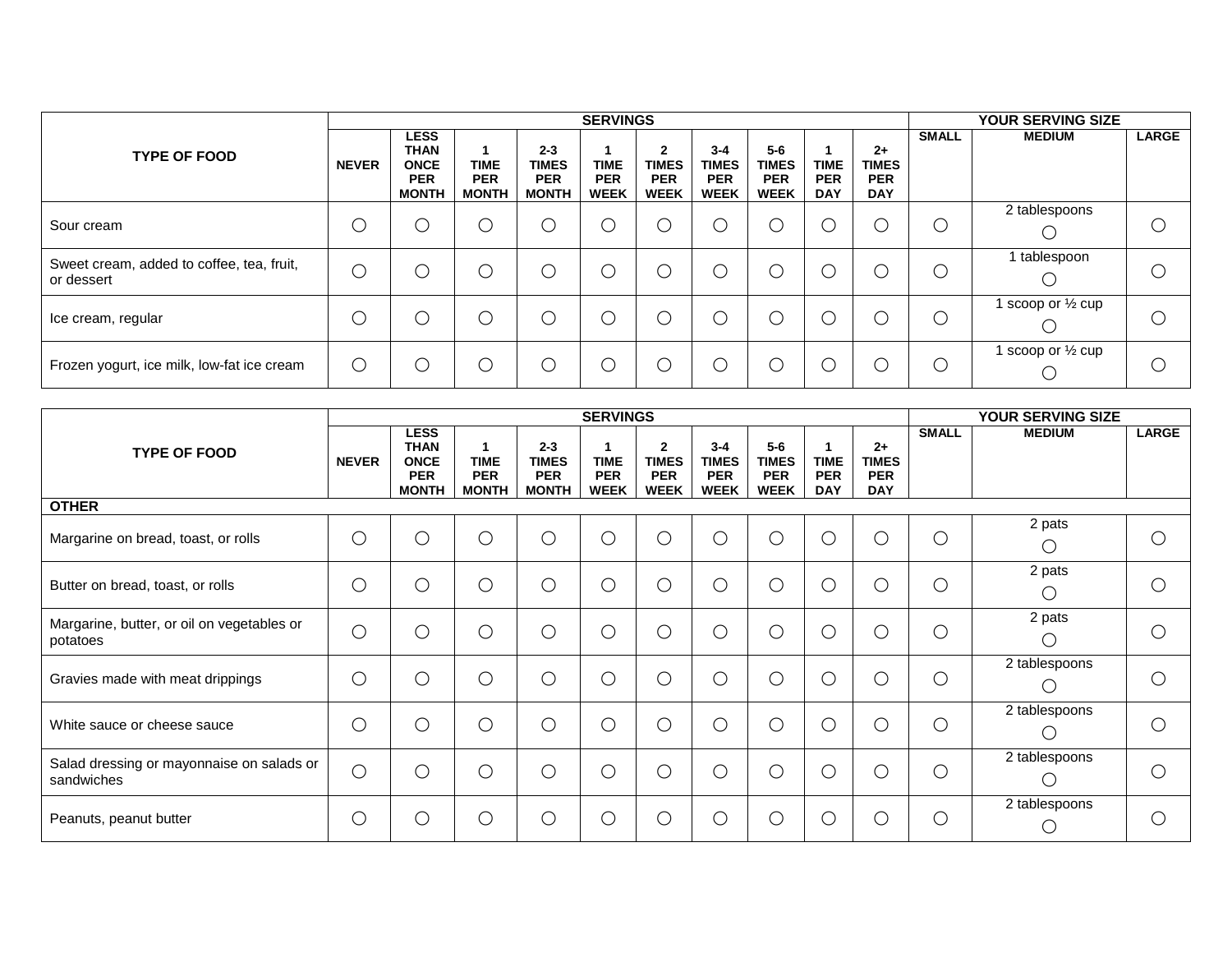|                                                            | <b>SERVINGS</b> |                                                                         |                                                |                                                       |                                          |                                                           |                                                      |                                                    |                                                         | <b>YOUR SERVING SIZE</b>                         |              |                                   |              |
|------------------------------------------------------------|-----------------|-------------------------------------------------------------------------|------------------------------------------------|-------------------------------------------------------|------------------------------------------|-----------------------------------------------------------|------------------------------------------------------|----------------------------------------------------|---------------------------------------------------------|--------------------------------------------------|--------------|-----------------------------------|--------------|
| <b>TYPE OF FOOD</b>                                        | <b>NEVER</b>    | <b>LESS</b><br><b>THAN</b><br><b>ONCE</b><br><b>PER</b><br><b>MONTH</b> | 1<br><b>TIME</b><br><b>PER</b><br><b>MONTH</b> | $2 - 3$<br><b>TIMES</b><br><b>PER</b><br><b>MONTH</b> | <b>TIME</b><br><b>PER</b><br><b>WEEK</b> | $\mathbf{2}$<br><b>TIMES</b><br><b>PER</b><br><b>WEEK</b> | $3 - 4$<br><b>TIMES</b><br><b>PER</b><br><b>WEEK</b> | $5-6$<br><b>TIMES</b><br><b>PER</b><br><b>WEEK</b> | $\mathbf{1}$<br><b>TIME</b><br><b>PER</b><br><b>DAY</b> | $2+$<br><b>TIMES</b><br><b>PER</b><br><b>DAY</b> | <b>SMALL</b> | <b>MEDIUM</b>                     | <b>LARGE</b> |
| Salty snacks, such as potato chips, corn<br>chips, popcorn | $\bigcirc$      | $\bigcirc$                                                              | $\bigcirc$                                     | ◯                                                     | $\bigcirc$                               | $\bigcirc$                                                | О                                                    | O                                                  | $\bigcirc$                                              | $\bigcirc$                                       | $\bigcirc$   | 2 handfuls or 1 cup<br>$\bigcirc$ | $\bigcirc$   |
| Crackers                                                   | $\bigcirc$      | $\bigcirc$                                                              | $\bigcirc$                                     | O                                                     | $\bigcirc$                               | $\bigcirc$                                                | О                                                    | $\bigcirc$                                         | $\bigcirc$                                              | $\bigcirc$                                       | $\bigcirc$   | 4 crackers<br>∩                   | $\bigcirc$   |
| Pumpkin pie, sweet potato pie                              | $\bigcirc$      | $\bigcirc$                                                              | $\bigcirc$                                     | О                                                     | $\bigcirc$                               | $\bigcirc$                                                | $\bigcirc$                                           | $\bigcirc$                                         | $\bigcirc$                                              | $\bigcirc$                                       | $\bigcirc$   | 1 medium slice<br>$\bigcirc$      | $\bigcirc$   |
| Other pies                                                 | $\bigcirc$      | $\bigcirc$                                                              | $\bigcirc$                                     | $\bigcirc$                                            | $\bigcirc$                               | $\bigcirc$                                                | О                                                    | $\bigcirc$                                         | $\bigcirc$                                              | $\bigcirc$                                       | $\bigcirc$   | 1 medium slice<br>$\bigcirc$      | $\bigcirc$   |
| Cake                                                       | $\bigcirc$      | $\bigcirc$                                                              | $\bigcirc$                                     | О                                                     | $\bigcirc$                               | $\bigcirc$                                                | О                                                    | $\bigcirc$                                         | $\bigcirc$                                              | $\bigcirc$                                       | $\bigcirc$   | 1 piece<br>$\bigcirc$             | $\bigcirc$   |
| Doughnuts, sweet rolls, or coffee cake                     | $\bigcirc$      | $\bigcirc$                                                              | $\bigcirc$                                     | O                                                     | $\bigcirc$                               | $\bigcirc$                                                | О                                                    | $\bigcirc$                                         | $\bigcirc$                                              | $\bigcirc$                                       | $\bigcirc$   | 1 piece<br>$\bigcirc$             | $\bigcirc$   |
| Cookies or brownies                                        | $\bigcirc$      | $\bigcirc$                                                              | $\bigcirc$                                     | Ο                                                     | $\bigcirc$                               | $\bigcirc$                                                | $\bigcirc$                                           | $\bigcirc$                                         | $\bigcirc$                                              | $\bigcirc$                                       | $\bigcirc$   | 1 pc or 3 cookies<br>$\bigcirc$   | $\bigcirc$   |
| Chocolate bar or chocolate candy                           | $\bigcirc$      | $\bigcirc$                                                              | $\bigcirc$                                     | О                                                     | $\bigcirc$                               | $\bigcirc$                                                | $\bigcirc$                                           | $\bigcirc$                                         | $\bigcirc$                                              | $\bigcirc$                                       | $\bigcirc$   | 1 small bar or 1 oz<br>$\bigcirc$ | $\bigcirc$   |
| Other candy                                                | $\bigcirc$      | $\bigcirc$                                                              | $\bigcirc$                                     | О                                                     | $\bigcirc$                               | $\bigcirc$                                                | $\bigcirc$                                           | $\bigcirc$                                         | $\bigcirc$                                              | $\bigcirc$                                       | $\bigcirc$   | 3 pieces or 1 tbs<br>$\bigcirc$   | $\bigcirc$   |
| Jelly, jam, or honey                                       | $\bigcirc$      | $\bigcirc$                                                              | $\bigcirc$                                     | О                                                     | $\bigcirc$                               | $\bigcirc$                                                | $\bigcirc$                                           | $\bigcirc$                                         | О                                                       | $\bigcirc$                                       | $\bigcirc$   | 1 tablespoon<br>$\bigcirc$        | $\bigcirc$   |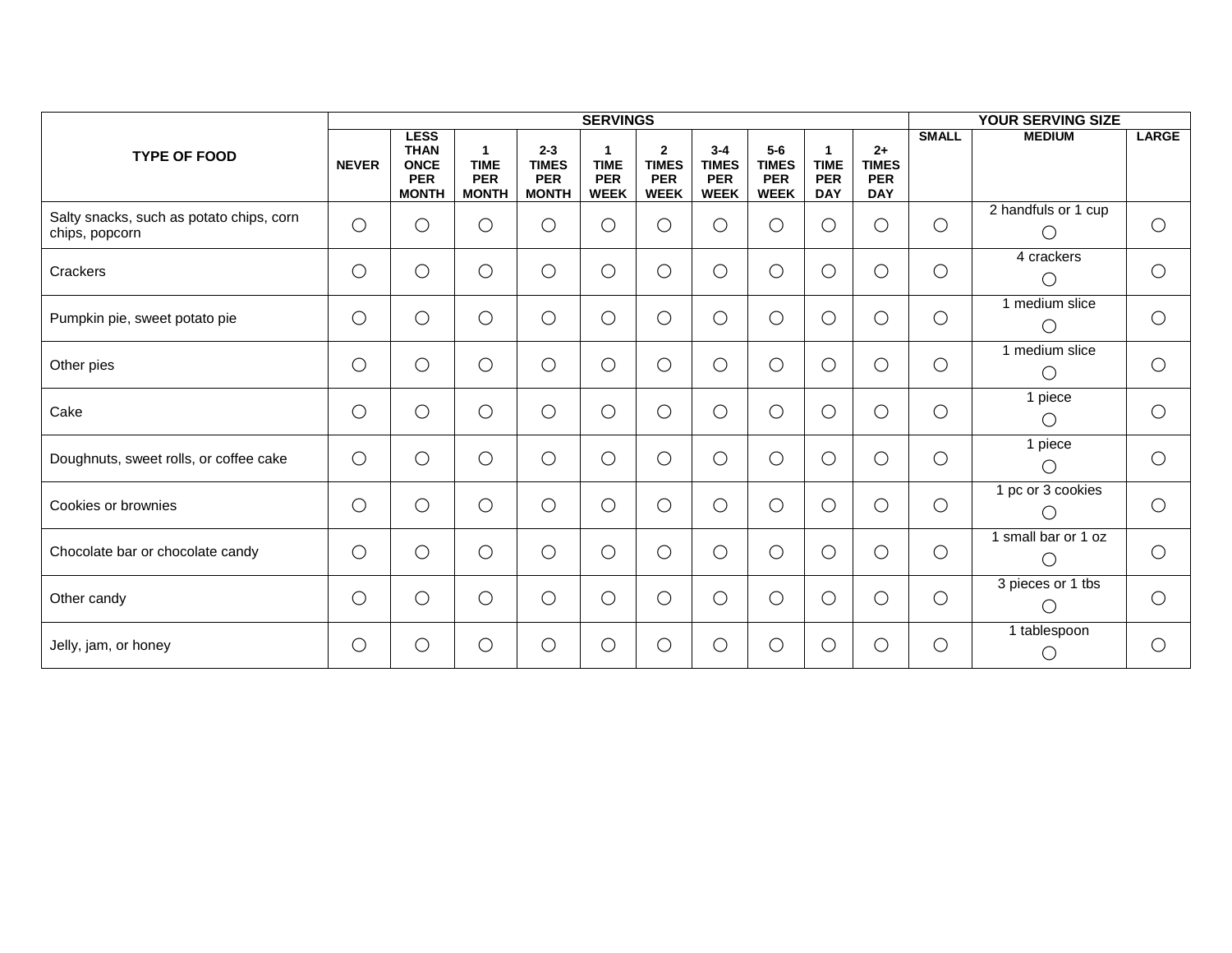|                                                                       |              |                                                                         |                                                           |                                                       | <b>SERVINGS</b>                                          |                                                             |                                                      |                                                    |                                                         |                                                  | <b>YOUR SERVING SIZE</b> |                                    |              |  |
|-----------------------------------------------------------------------|--------------|-------------------------------------------------------------------------|-----------------------------------------------------------|-------------------------------------------------------|----------------------------------------------------------|-------------------------------------------------------------|------------------------------------------------------|----------------------------------------------------|---------------------------------------------------------|--------------------------------------------------|--------------------------|------------------------------------|--------------|--|
| <b>TYPE OF FOOD</b>                                                   | <b>NEVER</b> | <b>LESS</b><br><b>THAN</b><br><b>ONCE</b><br><b>PER</b><br><b>MONTH</b> | $\mathbf{1}$<br><b>TIME</b><br><b>PER</b><br><b>MONTH</b> | $2 - 3$<br><b>TIMES</b><br><b>PER</b><br><b>MONTH</b> | $\mathbf{1}$<br><b>TIME</b><br><b>PER</b><br><b>WEEK</b> | $\overline{2}$<br><b>TIMES</b><br><b>PER</b><br><b>WEEK</b> | $3 - 4$<br><b>TIMES</b><br><b>PER</b><br><b>WEEK</b> | $5-6$<br><b>TIMES</b><br><b>PER</b><br><b>WEEK</b> | $\mathbf{1}$<br><b>TIME</b><br><b>PER</b><br><b>DAY</b> | $2+$<br><b>TIMES</b><br><b>PER</b><br><b>DAY</b> | <b>SMALL</b>             | <b>MEDIUM</b>                      | <b>LARGE</b> |  |
| <b>BEVERAGES</b>                                                      |              |                                                                         |                                                           |                                                       |                                                          |                                                             |                                                      |                                                    |                                                         |                                                  |                          |                                    |              |  |
| Orange juice or grapefruit juice                                      | $\bigcirc$   | $\bigcirc$                                                              | $\bigcirc$                                                | $\bigcirc$                                            | $\bigcirc$                                               | $\bigcirc$                                                  | $\bigcirc$                                           | $\bigcirc$                                         | $\bigcirc$                                              | $\bigcirc$                                       | $\bigcirc$               | 6-ounce glass<br>$\bigcirc$        | $\bigcirc$   |  |
| Apple juice or apple cider                                            | $\bigcirc$   | $\bigcirc$                                                              | $\bigcirc$                                                | $\bigcirc$                                            | $\bigcirc$                                               | $\bigcirc$                                                  | $\bigcirc$                                           | $\bigcirc$                                         | $\bigcirc$                                              | $\bigcirc$                                       | $\bigcirc$               | 6-ounce glass<br>$\bigcirc$        | $\bigcirc$   |  |
| Other fruit juices                                                    | $\bigcirc$   | $\bigcirc$                                                              | $\bigcirc$                                                | $\bigcirc$                                            | $\bigcirc$                                               | $\bigcirc$                                                  | $\bigcirc$                                           | $\bigcirc$                                         | $\bigcirc$                                              | $\bigcirc$                                       | $\bigcirc$               | 6-ounce glass<br>$\bigcirc$        | $\bigcirc$   |  |
| Fruit drinks, such as Hi-C, Kool-Aid, or<br><b>Hawaiian Punch</b>     | $\bigcirc$   | $\bigcirc$                                                              | $\bigcirc$                                                | $\bigcirc$                                            | O                                                        | $\bigcirc$                                                  | $\bigcirc$                                           | $\bigcirc$                                         | $\bigcirc$                                              | $\bigcirc$                                       | $\bigcirc$               | 6-ounce glass<br>$\bigcirc$        | $\bigcirc$   |  |
| Tomato juice or vegetable juice                                       | $\bigcirc$   | $\bigcirc$                                                              | $\bigcirc$                                                | $\bigcirc$                                            | $\bigcirc$                                               | $\bigcirc$                                                  | $\bigcirc$                                           | $\bigcirc$                                         | $\bigcirc$                                              | $\bigcirc$                                       | $\bigcirc$               | 6-ounce glass<br>$\bigcirc$        | $\bigcirc$   |  |
| Whole milk and beverages with whole milk<br>(not including on cereal) | $\bigcirc$   | $\bigcirc$                                                              | $\bigcirc$                                                | $\bigcirc$                                            | $\bigcirc$                                               | $\bigcirc$                                                  | $\bigcirc$                                           | $\bigcirc$                                         | $\bigcirc$                                              | $\bigcirc$                                       | $\bigcirc$               | 8-ounce glass<br>$\bigcirc$        | $\bigcirc$   |  |
| 1% or 2% milk and beverages with 2% milk<br>(not including on cereal) | $\bigcirc$   | $\bigcirc$                                                              | $\bigcirc$                                                | $\bigcirc$                                            | $\bigcirc$                                               | $\bigcirc$                                                  | $\bigcirc$                                           | $\bigcirc$                                         | $\bigcirc$                                              | $\bigcirc$                                       | $\bigcirc$               | 8-ounce glass<br>$\bigcirc$        | $\bigcirc$   |  |
| Skim milk, 1/2% milk, or buttermilk (not<br>including on cereal)      | $\bigcirc$   | $\bigcirc$                                                              | $\bigcirc$                                                | $\bigcirc$                                            | $\bigcirc$                                               | $\bigcirc$                                                  | $\bigcirc$                                           | $\bigcirc$                                         | $\bigcirc$                                              | $\bigcirc$                                       | $\bigcirc$               | 8-ounce glass<br>$\bigcirc$        | $\bigcirc$   |  |
| Regular soft drinks (not diet soda)                                   | $\bigcirc$   | $\bigcirc$                                                              | $\bigcirc$                                                | $\bigcirc$                                            | O                                                        | $\bigcirc$                                                  | $\bigcirc$                                           | $\bigcirc$                                         | $\bigcirc$                                              | $\bigcirc$                                       | $\bigcirc$               | 12 oz. can or bottle<br>$\bigcirc$ | $\bigcirc$   |  |
| Beer                                                                  | $\bigcirc$   | $\bigcirc$                                                              | $\bigcirc$                                                | $\bigcirc$                                            | $\bigcirc$                                               | $\bigcirc$                                                  | $\bigcirc$                                           | $\bigcirc$                                         | $\bigcirc$                                              | $\bigcirc$                                       | $\bigcirc$               | 12 oz. can or bottle<br>$\bigcirc$ | $\bigcirc$   |  |
| Wine or wine coolers                                                  | $\bigcirc$   | $\bigcirc$                                                              | $\bigcirc$                                                | $\bigcirc$                                            | $\bigcirc$                                               | $\bigcirc$                                                  | $\bigcirc$                                           | $\bigcirc$                                         | $\bigcirc$                                              | $\bigcirc$                                       | $\bigcirc$               | 1 medium glass<br>$\bigcirc$       | $\bigcirc$   |  |
| Liquor, such as whiskey, vodka, gin, or rum                           | $\bigcirc$   | $\bigcirc$                                                              | $\bigcirc$                                                | $\bigcirc$                                            | $\bigcirc$                                               | $\bigcirc$                                                  | $\bigcirc$                                           | $\bigcirc$                                         | $\bigcirc$                                              | $\bigcirc$                                       | $\bigcirc$               | 1 shot<br>$\bigcirc$               | $\bigcirc$   |  |
| Coffee, regular or decaf                                              | $\bigcirc$   | $\bigcirc$                                                              | $\bigcirc$                                                | $\bigcirc$                                            | $\bigcirc$                                               | $\bigcirc$                                                  | $\bigcirc$                                           | $\bigcirc$                                         | $\bigcirc$                                              | $\bigcirc$                                       | $\bigcirc$               | 1 medium cup<br>$\bigcirc$         | $\bigcirc$   |  |
| Tea, hot or iced                                                      | $\bigcirc$   | $\bigcirc$                                                              | $\bigcirc$                                                | $\bigcirc$                                            | $\bigcirc$                                               | $\bigcirc$                                                  | $\bigcirc$                                           | $\bigcirc$                                         | $\bigcirc$                                              | O                                                | $\bigcirc$               | 1 medium cup<br>$\bigcirc$         | $\bigcirc$   |  |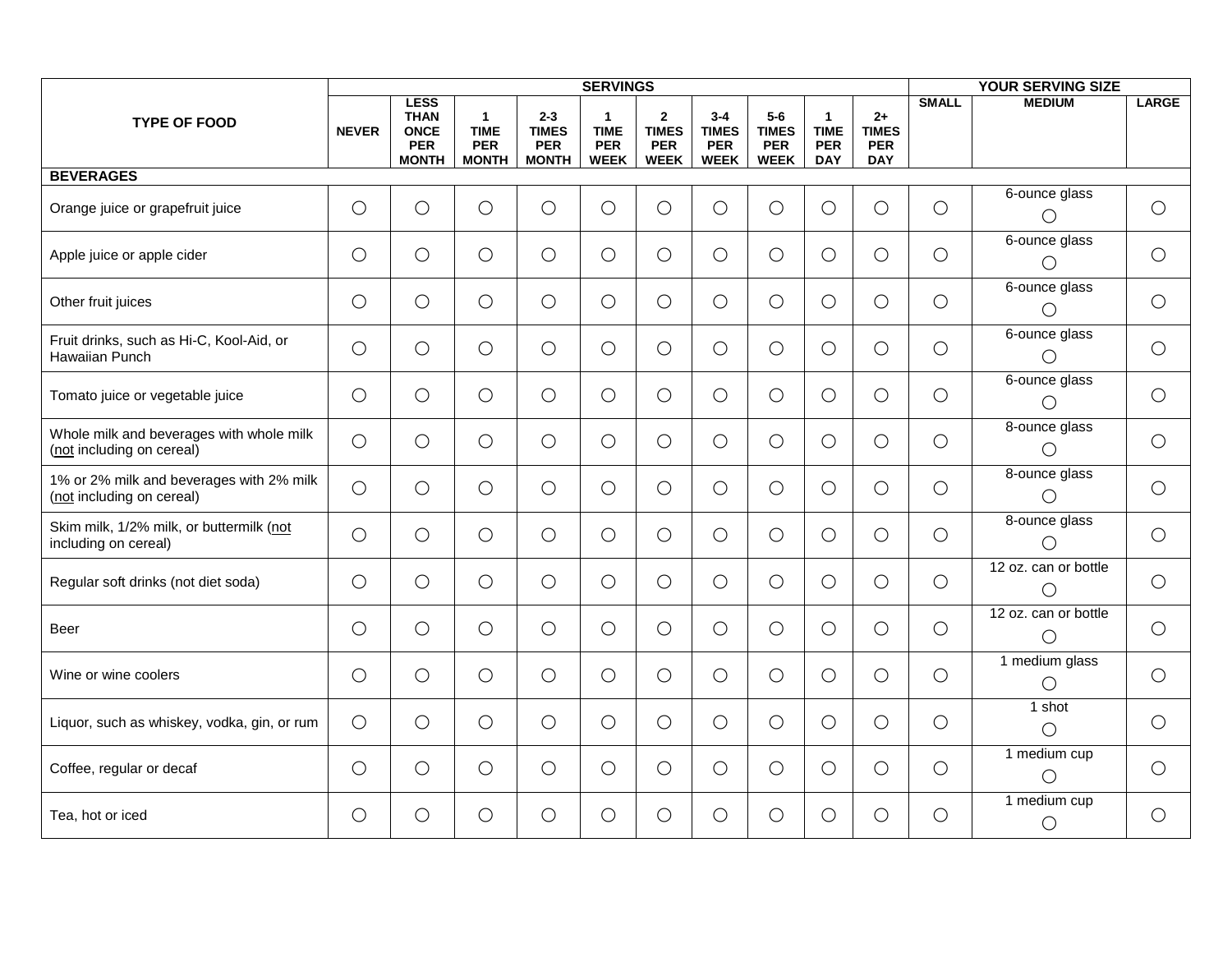**5. Please indicate the usual method that you choose when eating or preparing the following foods. We realize many people cook by more than one method, but please choose only one response for each question.**

| When you eat<br>steak, how is it               | DON'T EAT<br><b>STEAK</b> | PAN FRIED | <b>OVEN</b><br><b>BROILED</b> | <b>GRILLED OR</b><br><b>BARBECUED</b> | DON'T KNOW |
|------------------------------------------------|---------------------------|-----------|-------------------------------|---------------------------------------|------------|
| usually cooked?<br>(Mark only one<br>response) |                           |           |                               |                                       |            |

| When you eat<br>steak, how well<br>done is it  | DON'T<br><b>EAT</b><br><b>STEAK</b> | RARE | <b>MEDIUM</b><br>RARE | <b>MEDIUM</b> | MEDIUM<br>WELL<br><b>DONE</b> | WELL<br><b>DONE</b> | VERY<br>WELL<br><b>DONE</b> | DON'T<br><b>KNOW</b> |
|------------------------------------------------|-------------------------------------|------|-----------------------|---------------|-------------------------------|---------------------|-----------------------------|----------------------|
| usually cooked?<br>(Mark only one<br>response) |                                     |      |                       |               |                               |                     |                             |                      |

| When you eat<br>hamburger, how<br>is it usually | DON'T<br>EAT<br><b>HAMBURGER</b> | <b>PAN FRIED</b> | <b>OVEN</b><br><b>BROILED</b> | <b>GRILLED OR</b><br><b>BARBECUED</b> | <b>DON'T</b><br><b>KNOW</b> |
|-------------------------------------------------|----------------------------------|------------------|-------------------------------|---------------------------------------|-----------------------------|
| cooked?<br>(Mark only one<br>response)          |                                  |                  |                               |                                       |                             |

| When you eat<br>hamburger, how<br>well done is it | DON'T<br><b>EAT</b><br><b>HAMBURGER</b> | RARE | <b>MEDIUM</b><br><b>RARE</b> | MEDIUM | <b>MEDIUM</b><br>WELL<br><b>DONE</b> | WELL<br><b>DONE</b> | VERY<br>WELL<br><b>DONE</b> | DON'T<br><b>KNOW</b> |
|---------------------------------------------------|-----------------------------------------|------|------------------------------|--------|--------------------------------------|---------------------|-----------------------------|----------------------|
| usually cooked?<br>(Mark only one<br>response)    |                                         |      |                              |        |                                      |                     |                             |                      |

| Not counting<br>fried chicken,<br>when you eat<br>chicken, how is it | DON'T EAT<br><b>CHICKEN</b> | EAT<br><b>ONLY</b><br><b>FRIED</b><br><b>CHICKEN</b> | ROASTED<br>OR<br><b>BAKED</b> | <b>GRILLED OR</b><br><b>BARBECUED</b> | <b>BROILED</b> | <b>STEWED</b><br>OR<br><b>BOILED</b> | DON'T<br><b>KNOW</b> |
|----------------------------------------------------------------------|-----------------------------|------------------------------------------------------|-------------------------------|---------------------------------------|----------------|--------------------------------------|----------------------|
| usually cooked?<br>(Mark only one<br>response)                       |                             |                                                      |                               |                                       |                |                                      |                      |

| When you eat<br>pork chops, how<br>are they usually | <b>DON'T EAT</b><br><b>PORK</b><br><b>CHOPS</b> | <b>BAKED</b> | <b>GRILLED OR</b><br><b>BARBECUED</b> | <b>FRIED</b> | <b>BROILED</b> | DON'T<br><b>KNOW</b> |
|-----------------------------------------------------|-------------------------------------------------|--------------|---------------------------------------|--------------|----------------|----------------------|
| cooked?<br>(Mark only one<br>response)              |                                                 |              |                                       |              |                |                      |

| When you eat<br>bacon or<br>sausage, how<br>well done is it | DON'T EAT<br><b>BACON OR</b><br><b>SAUSAGE</b> | <b>JUST UNTIL</b><br><b>DONE</b> | <b>WELL DONE</b><br>OR CRISP | <b>CHARRED</b> | DON'T<br><b>KNOW</b> |
|-------------------------------------------------------------|------------------------------------------------|----------------------------------|------------------------------|----------------|----------------------|
| usually cooked?<br>(Mark only one<br>response)              |                                                |                                  |                              |                |                      |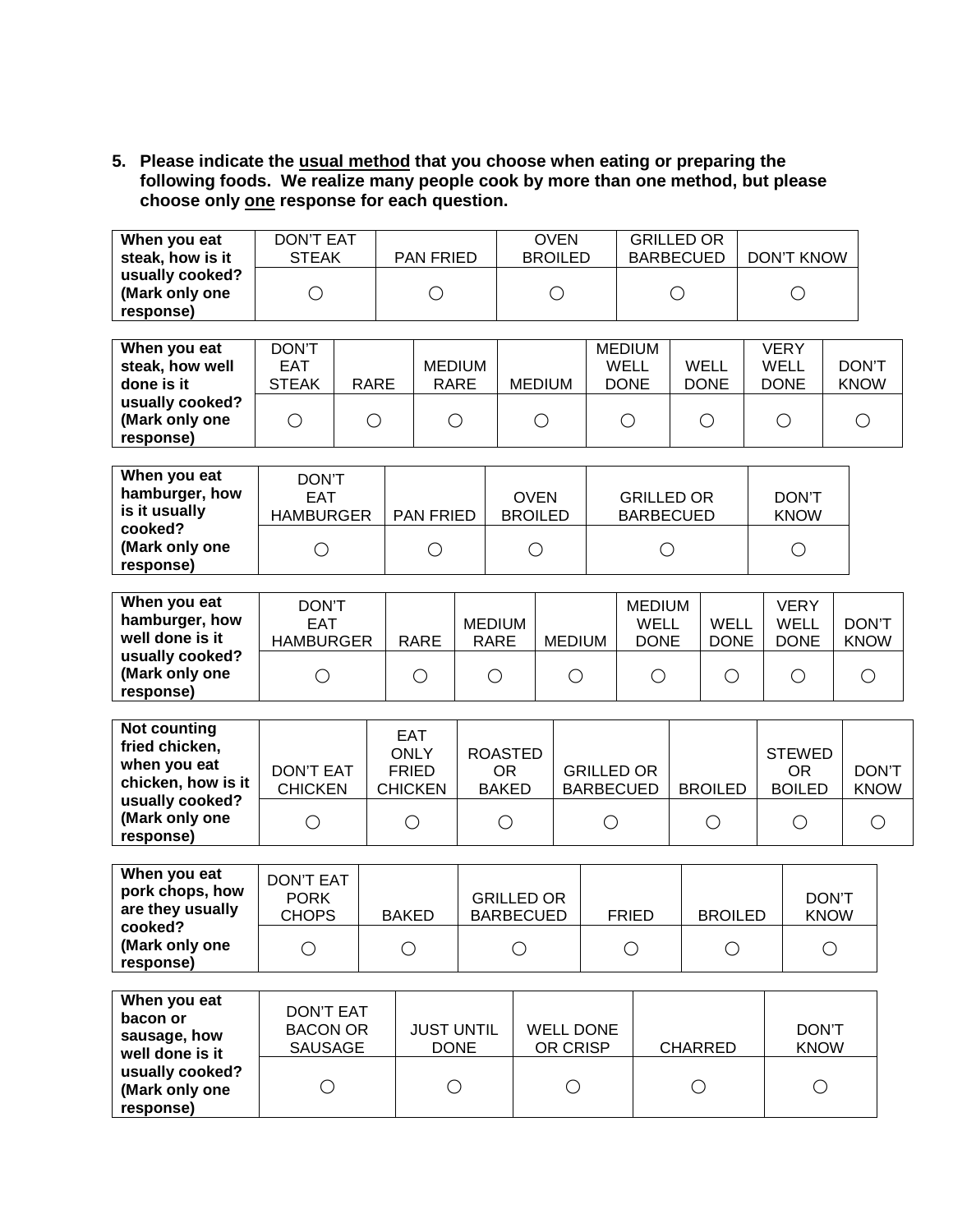| During summer, how often do you eat meat,<br>fish, or poultry that has been grilled or<br>barbecued over coals, open fire, or ceramic<br>briquets?               | <b>NEVER</b> | LESS<br>THAN<br><b>ONCE</b><br><b>PER</b><br><b>MONTH</b> | 1 TIME<br><b>PER</b><br><b>MONTH</b> | $2 - 3$<br><b>TIMES</b><br><b>PER</b><br><b>MONTH</b> | TIME<br>PER<br><b>WEEK</b> | 2<br><b>TIMES</b><br><b>PER</b><br><b>WEEK</b> | $3 - 4$<br><b>TIMES</b><br><b>PER</b><br><b>WEEK</b> | $5-6$<br>TIMES<br>PER<br><b>WEEK</b> | <b>TIME</b><br><b>PER</b><br><b>DAY</b> | 2+<br><b>TIMES</b><br><b>PER</b><br><b>DAY</b>   |
|------------------------------------------------------------------------------------------------------------------------------------------------------------------|--------------|-----------------------------------------------------------|--------------------------------------|-------------------------------------------------------|----------------------------|------------------------------------------------|------------------------------------------------------|--------------------------------------|-----------------------------------------|--------------------------------------------------|
|                                                                                                                                                                  | O            |                                                           |                                      | С                                                     | O                          | $\bigcirc$                                     |                                                      | C                                    | C                                       |                                                  |
|                                                                                                                                                                  |              |                                                           |                                      |                                                       |                            |                                                |                                                      |                                      |                                         |                                                  |
| During the rest of the year, how often do you<br>eat meat, fish, or poultry that has been<br>grilled or barbecued over coals, open fire, or<br>ceramic briquets? | $\mathbf{F}$ | LESS<br>THAN<br><b>ONCE</b><br><b>PER</b>                 | 1 TIME<br><b>PER</b><br>$\sqrt{2}$   | $2 - 3$<br><b>TIMES</b><br><b>PER</b><br>$\sqrt{2}$   | TIME<br>PER<br>,,,,,,,     | 2<br><b>TIMES</b><br><b>PER</b><br>,,,,,,,     | $3 - 4$<br><b>TIMES</b><br><b>PER</b>                | $5-6$<br>TIMES<br>PER<br>$\lambda$   | <b>TIME</b><br><b>PER</b><br><b>DAV</b> | $2+$<br><b>TIMES</b><br><b>PER</b><br>. <i>.</i> |

| <b>NEVER</b> | <b>MONTH</b> | <b>MONTH</b> | <b>MONTH</b> | <b>WEEK</b> | <b>WEEK</b> | WEEK | <b>WEEK</b> | <b>DAY</b> | <b>DAY</b> |
|--------------|--------------|--------------|--------------|-------------|-------------|------|-------------|------------|------------|
| ∽            |              | ◡            |              |             | ◡           |      |             |            |            |

| When you eat grilled or<br>barbecued meat, fish, or<br>poultry, how often is it<br>charred on the surface? | <b>NEVER GRILL</b><br>OR<br><b>BARBECUE</b><br>MEAT | <b>ALMOST</b><br>NEVER OR<br><b>NEVER</b> | <b>OCCASIONALLY</b> | <b>ABOUT HALF</b><br>THE TIME | FREQUENTLY | <b>ALMOST</b><br>ALWAYS OR<br><b>ALWAYS</b> |
|------------------------------------------------------------------------------------------------------------|-----------------------------------------------------|-------------------------------------------|---------------------|-------------------------------|------------|---------------------------------------------|
|                                                                                                            |                                                     |                                           |                     |                               |            |                                             |

| When you eat pan-fried or<br>oven-broiled meat, how often<br>is it well-browned on the<br>surface? | NEVER PAN-<br>FRY OR<br><b>OVEN-BROIL</b><br>MEAT | <b>ALMOST</b><br>NEVER OR<br><b>NEVER</b> | <b>OCCASIONALLY</b> | <b>ABOUT HALF</b><br>THE TIME | <b>FREQUENTLY</b> | <b>ALMOST</b><br>ALWAYS OR<br><b>ALWAYS</b> |
|----------------------------------------------------------------------------------------------------|---------------------------------------------------|-------------------------------------------|---------------------|-------------------------------|-------------------|---------------------------------------------|
|                                                                                                    |                                                   |                                           |                     |                               |                   |                                             |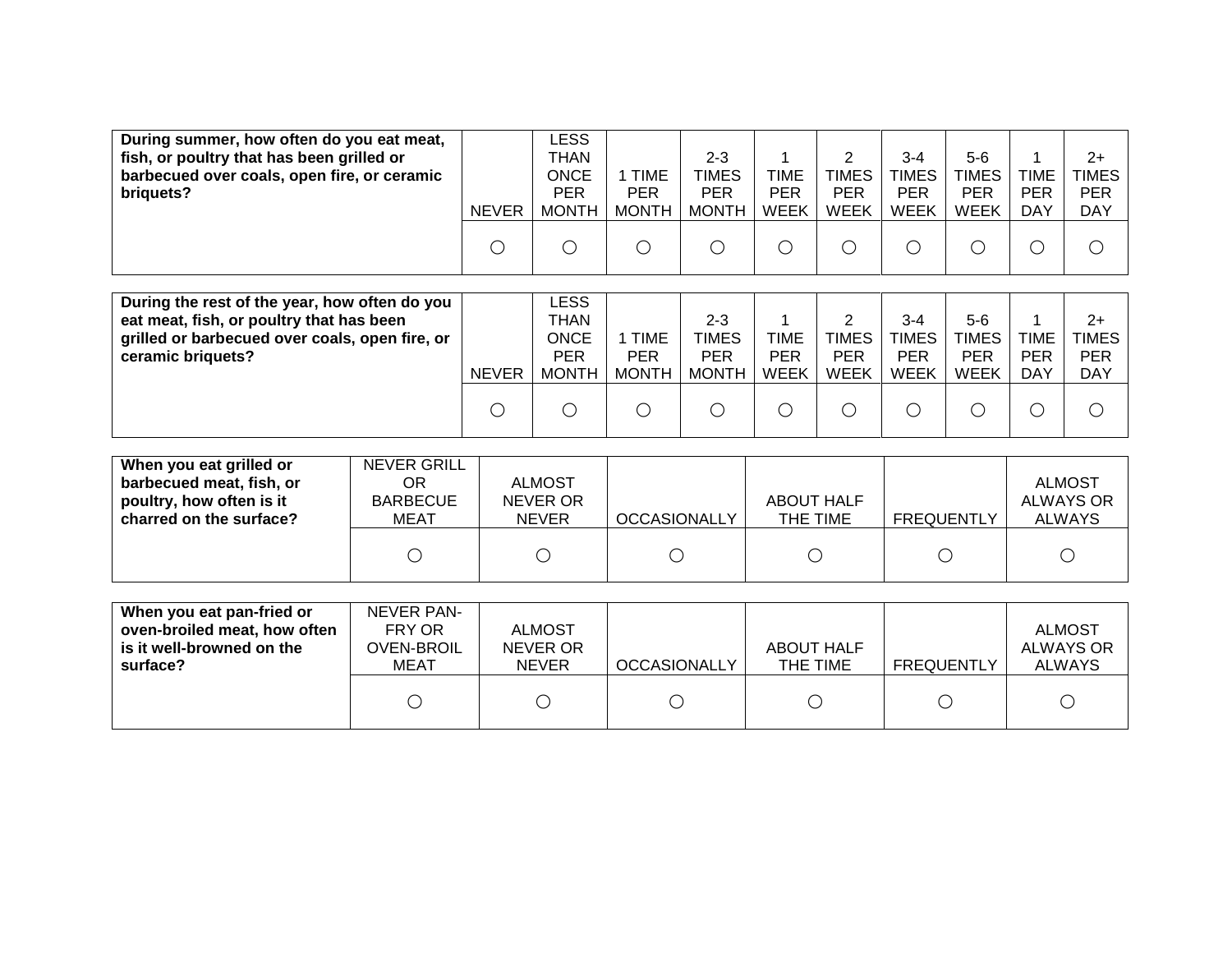### **6. Vitamins and Supplements**

For each of the dietary supplements listed below that you have ever taken since age 25, please answer all questions on both pages for number of years, time periods, and amount you usually take. (If you have not taken a type of supplement since age 25, you do not need to answer for number of years, time periods, and amount you usually take for that supplement.)

#### **Since you were 25, have you at any time taken multivitamins or other vitamin or mineral supplements?**

〇 Yes

# 〇 No (If "No," SKIP TO QUESTION 8)

| <b>MULTIVITAMINS</b>                                               | <b>TAKEN</b><br><b>SINCE</b><br><b>AGE 25?</b> |           |          |         |         |            | <b>HOW MANY YEARS</b><br><b>HAVE YOU TAKEN IT?</b> |           |            | <b>ARE YOU</b><br><b>TAKING</b><br>IT NOW? |               |            | <b>WERE YOU</b><br><b>TAKING IT</b><br>2 YEARS<br>AGO? |            | <b>WERE YOU</b><br><b>TAKING IT</b><br><b>5 YEARS</b><br>AGO? | <b>HOW MANY PILLS DID YOU USUALLY</b> |            |          |       |            |
|--------------------------------------------------------------------|------------------------------------------------|-----------|----------|---------|---------|------------|----------------------------------------------------|-----------|------------|--------------------------------------------|---------------|------------|--------------------------------------------------------|------------|---------------------------------------------------------------|---------------------------------------|------------|----------|-------|------------|
|                                                                    | <b>YES</b>                                     | <b>NO</b> | $\leq$ 1 | $1 - 2$ | $3 - 4$ | $5-9$      | $10 - 14$                                          | $15 - 19$ | $20+$      | <b>YES</b>                                 | <b>NO</b>     | <b>YES</b> | <b>NO</b>                                              | <b>YES</b> | <b>NO</b>                                                     | <2/week                               | 2-4/week   | 5-6/week | 1/day | $2 + /day$ |
| One-a-Day type<br>(100% RDA)                                       | $\bigcirc$                                     |           |          |         |         | $\bigcirc$ | Ξ                                                  | O         | $\bigcirc$ |                                            |               |            |                                                        |            | О                                                             | О                                     | О          |          |       |            |
| Therapeutic or<br>high-dose type<br>(>100% RDA,<br>like Theragran) | $\bigcirc$                                     | C         | U        | $\cup$  |         | О          | U                                                  | ⌒         | $\bigcirc$ | С                                          | $\rightarrow$ | $\subset$  |                                                        |            | $\cup$                                                        | O                                     | О          |          |       |            |
| Stresstabs (B-<br>Complex +<br>Vitamin C)                          | $\bigcirc$                                     | C         | ز<br>ر   |         |         | $\bigcirc$ | $\cdot$ .                                          | ◠         | $\bigcirc$ | С                                          |               | $\subset$  |                                                        |            | О                                                             | $\bigcirc$                            | ∩          |          |       |            |
| <b>B-Complex</b>                                                   | $\bigcirc$                                     |           | Ċ,       |         |         | $\bigcirc$ | υ                                                  | ◠         | $\bigcirc$ | $\cdot$ .                                  | ⌒             | $\subset$  |                                                        |            | O                                                             | $\bigcirc$                            | $\bigcirc$ |          |       |            |
| Other                                                              | C                                              |           | e.       |         |         | $\bigcirc$ |                                                    |           | $\bigcirc$ | n.                                         |               |            |                                                        |            | $\bigcirc$                                                    | $\bigcirc$                            | $\bigcap$  |          |       |            |

| <b>TAKEN</b><br><b>SINCE</b><br><b>HOW MANY YEARS</b><br><b>MULTIVITAMINS</b><br><b>AGE 25?</b><br><b>HAVE YOU TAKEN IT?</b> |            |           |    |         |         |       | <b>ARE YOU</b><br><b>TAKING IT</b><br>NOW? |           | <b>WERE YOU</b><br>TAKING IT<br>2 YEARS<br>AGO? |            | <b>WERE YOU</b><br><b>TAKING IT</b><br>5 YEARS<br>AGO? |            | WHAT DOSE PER DAY DID/DO<br>YOU USUALLY TAKE?<br>(SELECT THE CLOSEST AMOUNT) |            |           |              |                      |               |               |                |               |
|------------------------------------------------------------------------------------------------------------------------------|------------|-----------|----|---------|---------|-------|--------------------------------------------|-----------|-------------------------------------------------|------------|--------------------------------------------------------|------------|------------------------------------------------------------------------------|------------|-----------|--------------|----------------------|---------------|---------------|----------------|---------------|
|                                                                                                                              | <b>YES</b> | <b>NO</b> | ا> | $1 - 2$ | $3 - 4$ | $5-9$ | 10-14                                      | $15 - 19$ | $20+$                                           | <b>YES</b> | <b>NO</b>                                              | <b>YES</b> | <b>NO</b>                                                                    | <b>YES</b> | <b>NO</b> | 5000<br>I.U. | 10000<br><b>I.U.</b> | 15000<br>I.U. | 20000<br>I.U. | 25000+<br>I.U. | Don't<br>Know |
| Vitamin A                                                                                                                    |            |           |    |         |         |       |                                            |           |                                                 |            |                                                        |            |                                                                              |            |           |              |                      |               |               |                |               |
| Beta-carotene                                                                                                                |            |           |    |         |         |       |                                            |           |                                                 |            |                                                        |            |                                                                              |            |           |              |                      |               |               |                |               |
| Vitamin C                                                                                                                    |            |           |    |         |         |       |                                            |           |                                                 |            |                                                        |            |                                                                              |            |           |              |                      |               |               |                |               |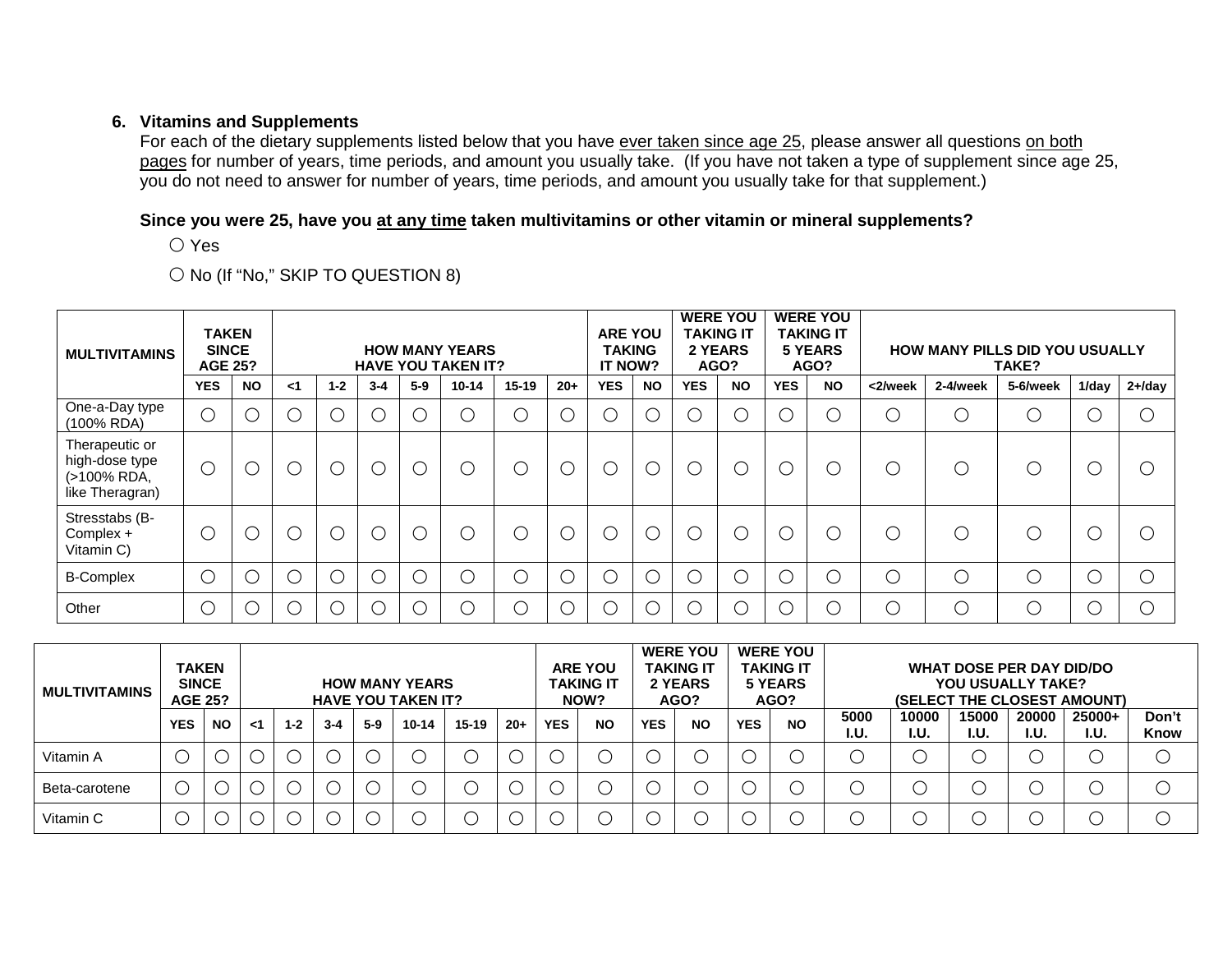| <b>TAKEN</b><br><b>SINCE</b><br><b>HOW MANY YEARS</b><br><b>MULTIVITAMINS</b><br><b>AGE 25?</b><br><b>HAVE YOU TAKEN IT?</b> |                                               |           |          |         |         |       |           | <b>ARE YOU</b><br><b>TAKING IT</b><br>NOW? | <b>WERE YOU</b><br><b>TAKING IT</b><br>2 YEARS<br>AGO? |            | <b>WERE YOU</b><br><b>TAKING IT</b><br>5 YEARS<br>AGO? |               | WHAT DOSE PER DAY DID/DO<br><b>YOU USUALLY TAKE?</b><br>(SELECT THE CLOSEST AMOUNT) |            |           |              |               |               |               |                |               |
|------------------------------------------------------------------------------------------------------------------------------|-----------------------------------------------|-----------|----------|---------|---------|-------|-----------|--------------------------------------------|--------------------------------------------------------|------------|--------------------------------------------------------|---------------|-------------------------------------------------------------------------------------|------------|-----------|--------------|---------------|---------------|---------------|----------------|---------------|
|                                                                                                                              | <b>YES</b>                                    | <b>NO</b> | $\leq$ 1 | $1 - 2$ | $3 - 4$ | $5-9$ | $10 - 14$ | $15 - 19$                                  | $20+$                                                  | <b>YES</b> | <b>NO</b>                                              | <b>YES</b>    | <b>NO</b>                                                                           | <b>YES</b> | <b>NO</b> | 5000<br>I.U. | 10000<br>I.U. | 15000<br>I.U. | 20000<br>I.U. | 25000+<br>I.U. | Don't<br>Know |
| Vitamin E                                                                                                                    |                                               |           |          |         |         |       | (         | U                                          |                                                        |            | (                                                      | <sup>(</sup>  |                                                                                     |            |           |              |               |               |               | С              |               |
| Calcium,<br>Dolomite, Tums,<br>etc.                                                                                          | $\left( \begin{array}{c} \end{array} \right)$ |           |          |         |         |       |           | $\cup$                                     |                                                        |            |                                                        | <sup>(</sup>  |                                                                                     |            |           |              |               |               |               | С              |               |
| Vitamin D (could<br>be combined with<br>calcium or<br>vitamin A)                                                             |                                               |           |          |         |         |       | C         | $\mathcal{L}$                              |                                                        |            | (                                                      | $\mathcal{L}$ |                                                                                     |            |           |              |               |               |               | $\mathcal C$   |               |

|                                    | <b>TAKEN</b><br><b>SINCE</b><br><b>HOW MANY YEARS</b><br><b>AGE 25?</b><br><b>HAVE YOU TAKEN IT?</b> |           |    |         |         |       | <b>ARE YOU</b><br><b>TAKING</b><br><b>IT NOW?</b> |         | <b>WERE YOU</b><br><b>TAKING IT 2</b><br><b>YEARS</b><br>AGO? |            | <b>WERE YOU</b><br><b>TAKING IT 5</b><br><b>YEARS AGO?</b> |            | WHAT DOSE PER DAY DID/DO<br>YOU USUALLY TAKE?<br>(INDICATE TEASPOONS OR CAPSULES) |            |           |    |  |  |     |           |
|------------------------------------|------------------------------------------------------------------------------------------------------|-----------|----|---------|---------|-------|---------------------------------------------------|---------|---------------------------------------------------------------|------------|------------------------------------------------------------|------------|-----------------------------------------------------------------------------------|------------|-----------|----|--|--|-----|-----------|
|                                    | <b>YES</b>                                                                                           | <b>NO</b> | -1 | $1 - 2$ | $3 - 4$ | $5-9$ | $10 - 14$                                         | $15-19$ | $20 +$                                                        | <b>YES</b> | <b>NO</b>                                                  | <b>YES</b> | <b>NO</b>                                                                         | <b>YES</b> | <b>NO</b> | <1 |  |  | -3+ | Teaspoons |
| Cod liver oil or<br>fish liver oil |                                                                                                      |           |    |         |         |       |                                                   |         |                                                               |            |                                                            |            |                                                                                   |            |           |    |  |  |     | Capsules  |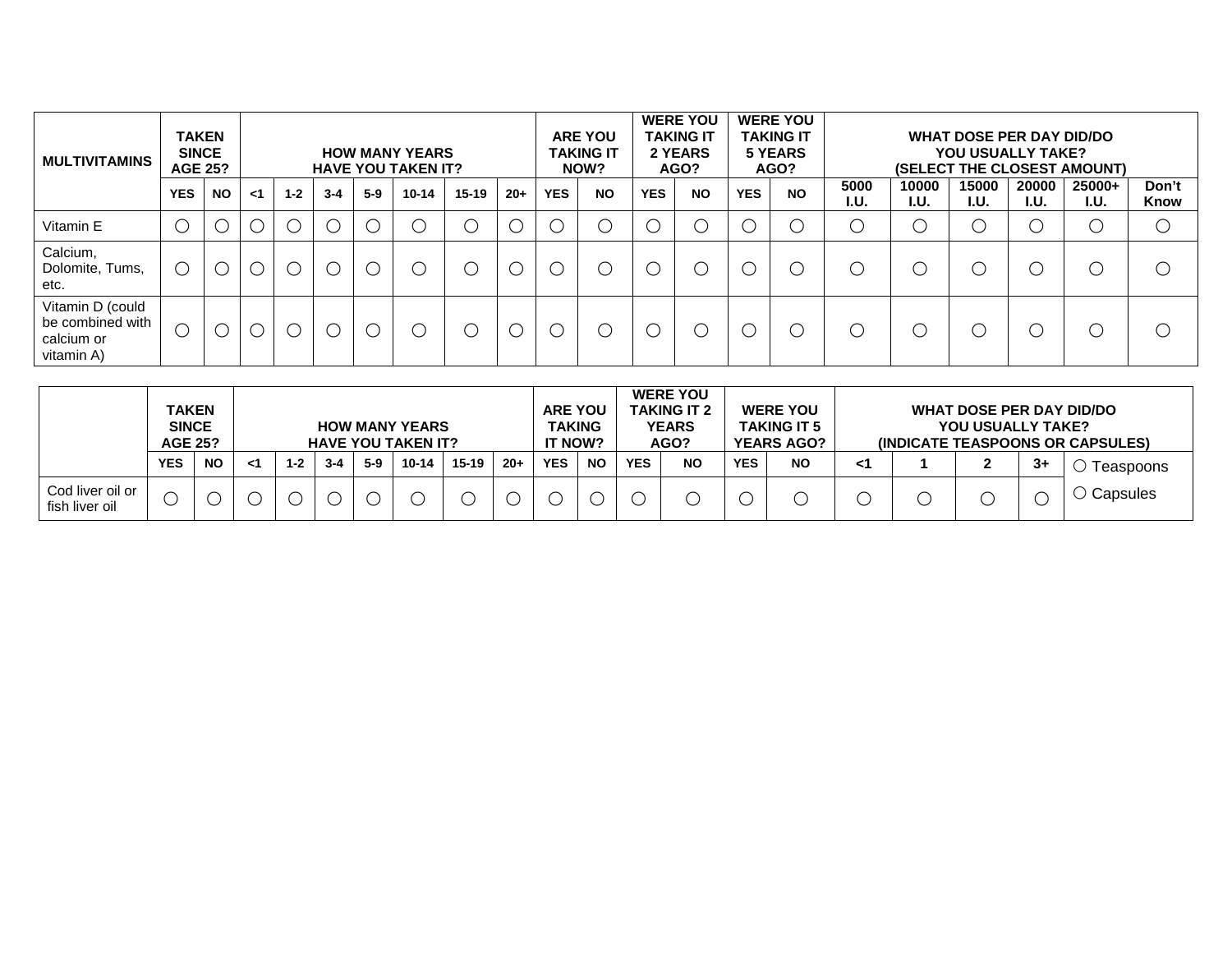### **7. In addition to the vitamin supplements listed above, do you now take any of these specific supplements on a regular basis?**

No

- Brewer's Yeast
- Folic acid
- Niacin
- Vitamin B-6
- Omega-fatty acids
- Iron
- Zinc
- Magnesium
- Selenium
- Copper

# *(If male, SKIP TO QUESTION 9)*

- **8. During how many pregnancies did you take prenatal vitamins for at least 3 months?** None, or never pregnant
	- $\bigcirc$  1
	- $\overline{O}2$
	- 3
	- 4
	- $\bigcirc$  5+